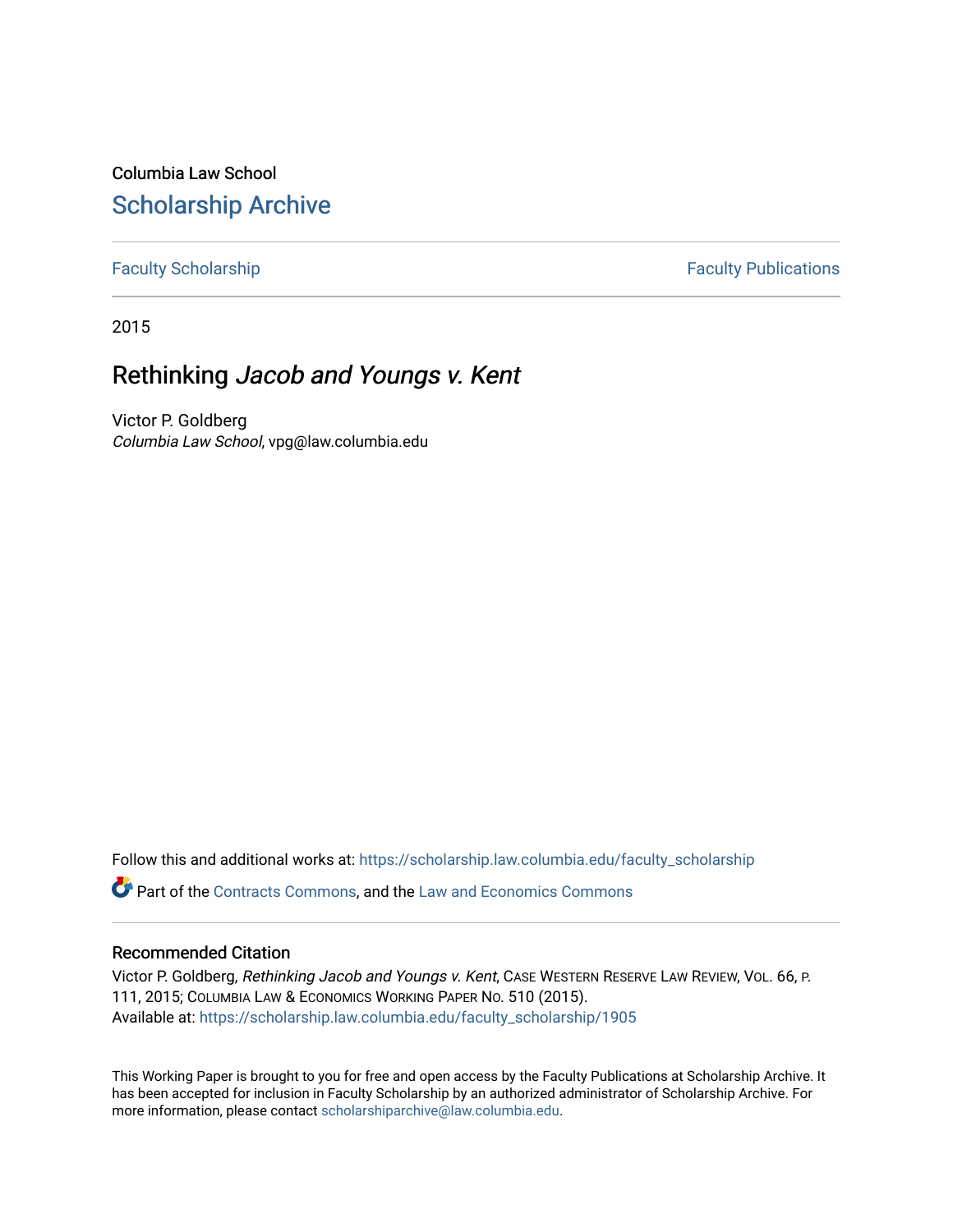The Center for Law and Economic Studies Columbia University School of Law 435 West 116<sup>th</sup> Street New York, NY 10027-7201

(212) 854-3739

# Rethinking Jacob and Youngs v. Kent

Victor P. Goldberg Columbia Law School

Working Paper No. 510

February 20, 2015

Do not quote or cite without author's permission.

An index to the working papers in the Columbia Law School Working Paper Series is located at http://web.law.columbia.edu/law-economic-studies/working-papers

Electronic copy available at: http://ssrn.com/abstract=2567950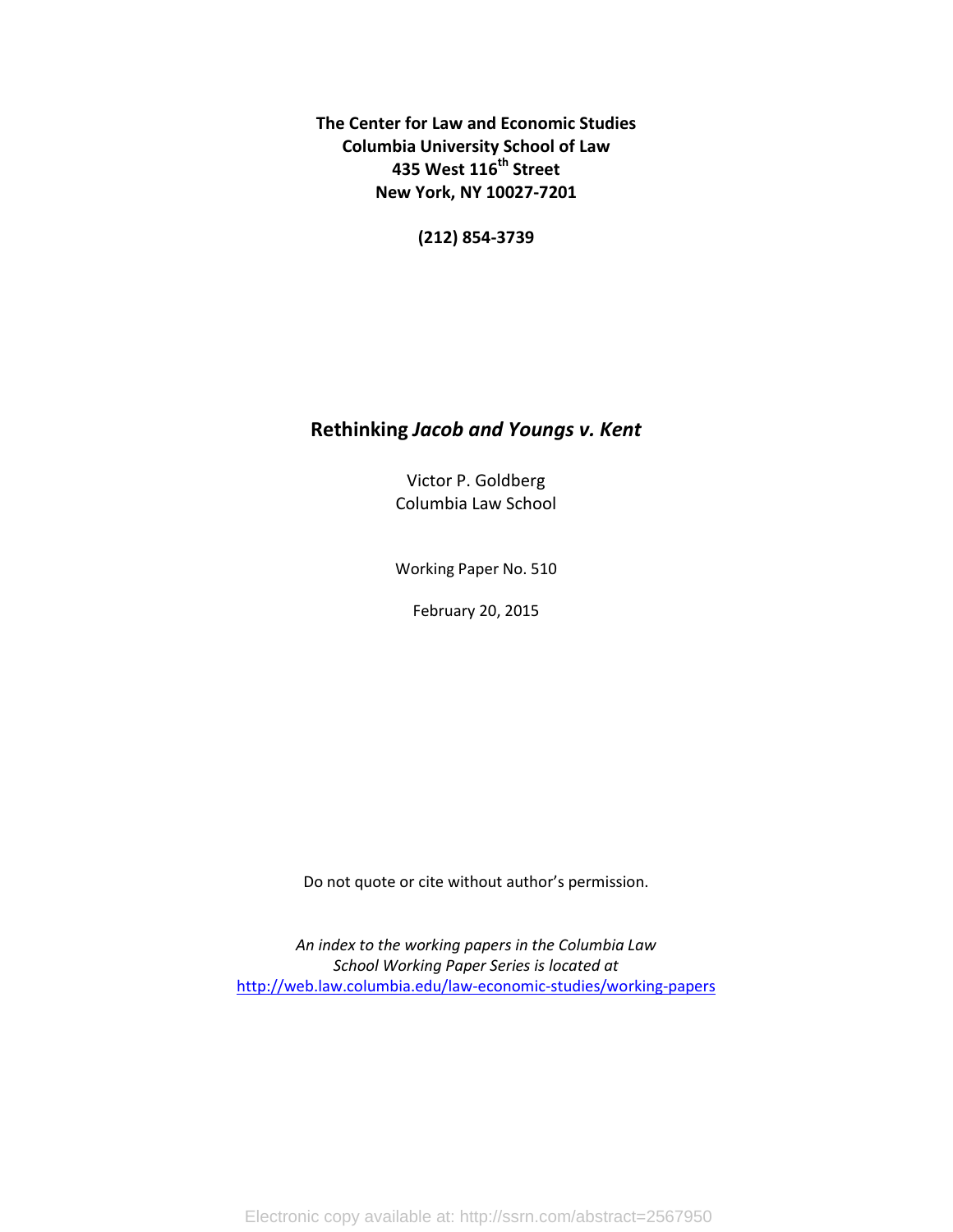Electronic copy available at: http://ssrn.com/abstract=2567950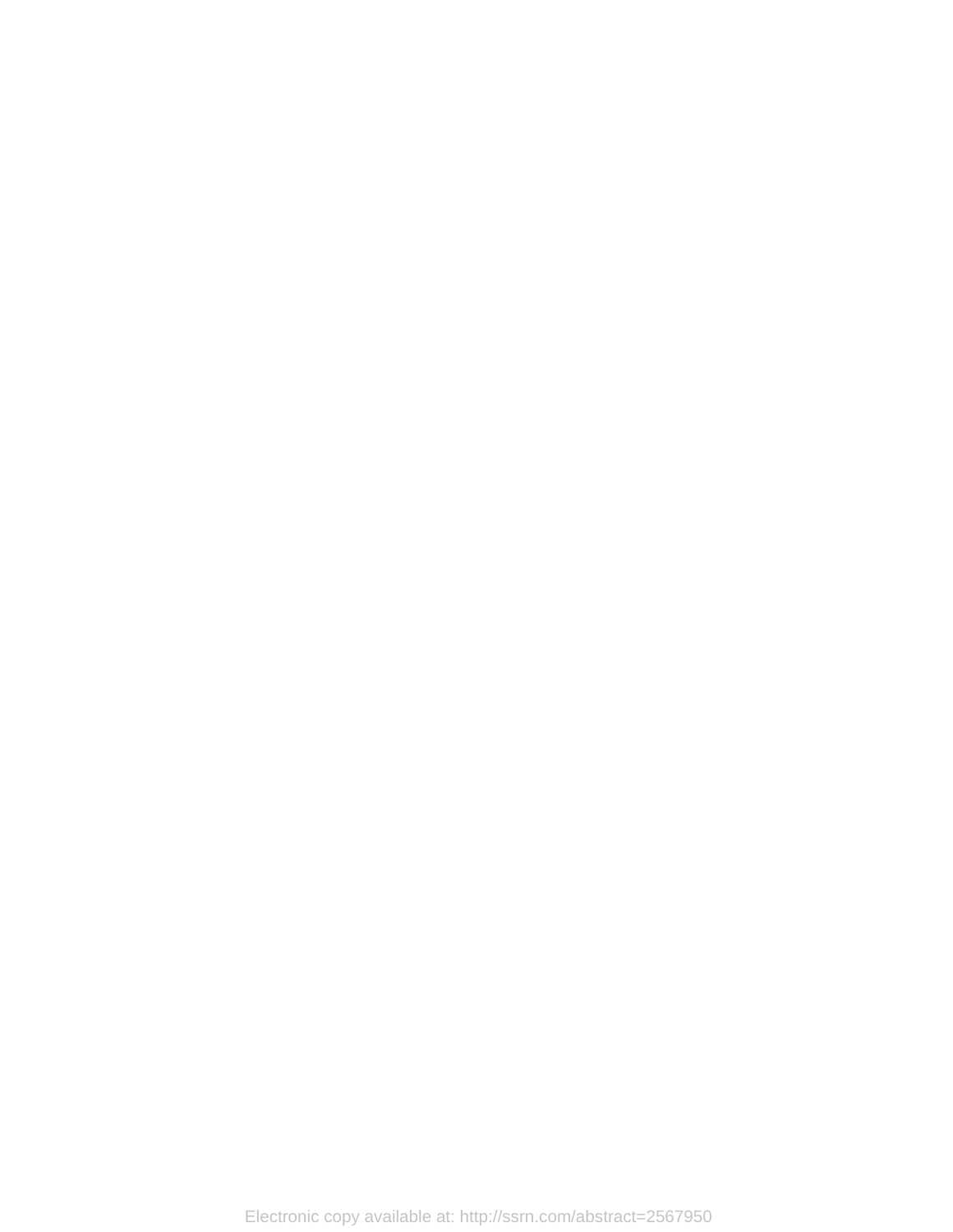# **Abstract: Rethinking** *Jacob and Youngs v. Kent*

*Jacob and Youngs v. Kent* has long been a staple in Contracts casebooks. This paper makes three contributions. First, it demonstrates that Cardozo broke no new ground. The law involving willfulness and substantial completion in building contracts had been around for half a century. The recognition of value of completion when the cost substantially exceeded the value was also well established. Second, it examines the record and concludes that Cardozo's decision was justified. In particular it resolves two puzzles: (a) why did both the majority and dissent ignore the condition that the architect provide a certificate of completion; and (b) why didn't Kent counterclaim for the full cost of completion? Finally, it considers how modern contract forms produced by the American Institute of Architects deal with the problem of deviations.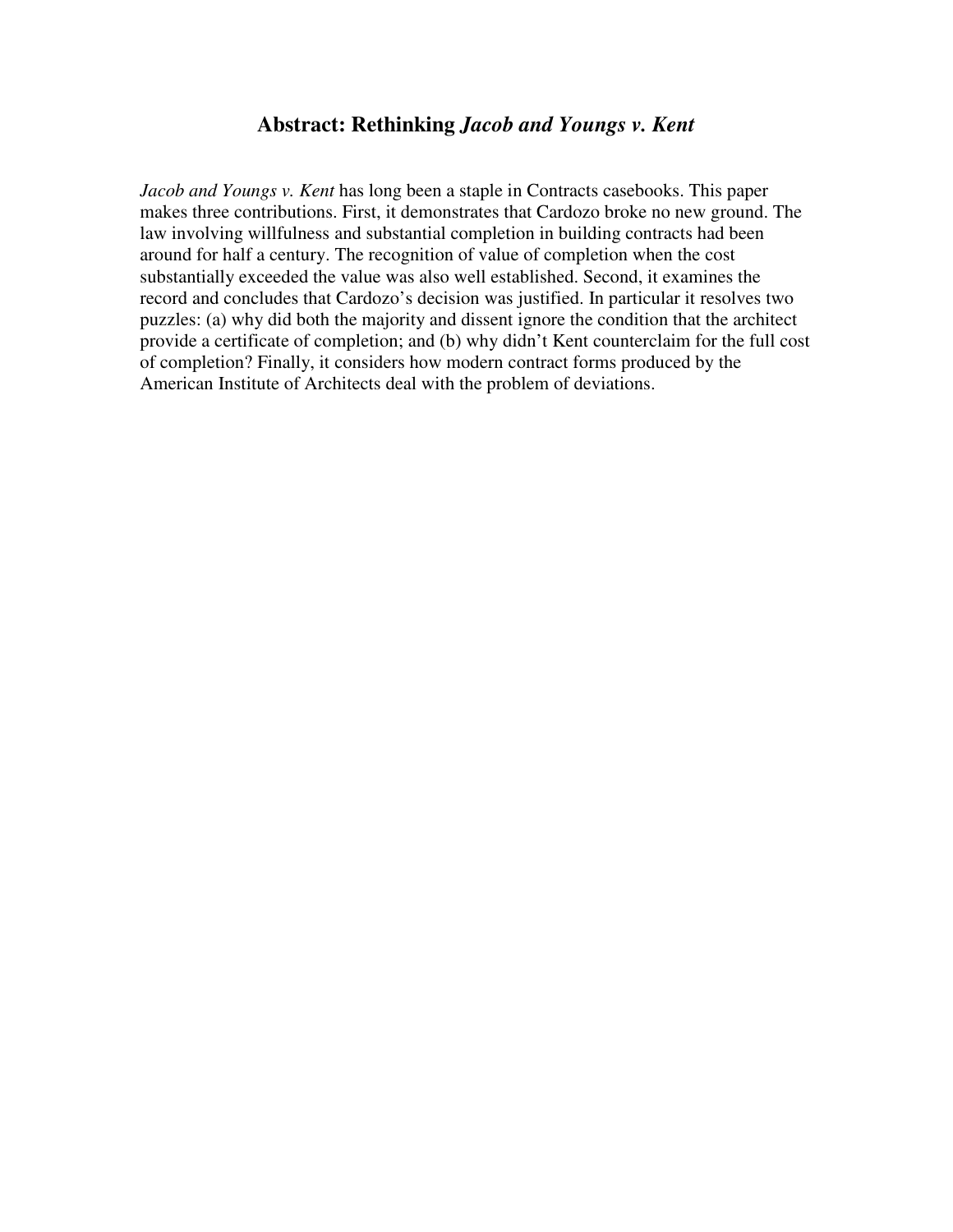# **Rethinking** *Jacob and Youngs v. Kent*

# Victor P. Goldberg

Most living lawyers have run into *Jacob and Youngs v. Kent* in their legal education. It has long been a staple in Contracts casebooks. While the result has been widely applauded, in recent years there has been some push-back. Professor Kenneth Ching<sup>1</sup> has recently criticized both Cardozo's argument and the result. Professor Robert Scott in a number of papers, some co-authored, has also concluded that the result was wrong. $2$  In this paper I will argue that, given the state of New York law at the time, Cardozo's result was correct. Ironically, despite the usual characterization of New York as being formalistic and having "hard" rules, it's "soft" position on one question played a significant role. Whether the New York rule was sensible or not, I will take up in the concluding section.

 The core facts are simple. Kent, a very wealthy lawyer, hired Jacob & Youngs to build a mansion. The contract price was about  $$77,000$ .<sup>3</sup> The contract required that the final payment of \$3,483.46 would be made upon the architect providing a certificate acknowledging completion. The architect refused to award the certificate because the contract required that all the pipes be Reading Pipe, but a substantial amount of pipes installed were of other brands. The architect ordered that Jacob & Youngs replace the non-conforming pipe even though that would have required tearing down significant portions of the structure at a great cost. The contractor refused to do so, Kent refused to make the final payment, and Jacob & Youngs sued.

In a 4-3 decision, Cardozo held that the contractor had substantially performed and that the mistake was inadvertent. "We think the evidence, if admitted, would have supplied some basis for the inference that the defect was insignificant in its relation to the project. The courts never say that one who makes a contract fills the measure of his duty by less than full performance. They do say, however, that an omission, both trivial and innocent, will sometimes be atoned for by allowance of the resulting damage, and will not always be the breach of a condition to be followed by a forfeiture."<sup>4</sup> He continued: "The willful transgressor must accept the penalty of his transgression. For him there is no occasion to mitigate the rigor of implied conditions. The transgressor whose default is

<sup>1</sup> Kenneth K. Ching, Justice and Harsh Results: Beyond Individualism and Collectivism in Contracts, 45 U. Mem. L. Rev. 59, 60 (2014). Indeed, he asserts that Cardozo was guilty of "material misrepresentations of fact and law." "Generally, impugning a judge's character should be avoided, but Cardozo's claim that the contract is 'silent' is either negligent or dishonest." (pp. 70-71)

<sup>2</sup> Robert E. Scott, In (Partial) Defense of Strict Liability in Contract, 107 Mich. L. Rev. 1381, 1384 (2009); Jody S. Kraus & Robert E. Scott, Contract Design and the Structure of Contractual Intent, 84 N.Y.U. L. Rev. 1023 (2009); Alan Schwartz & Robert E. Scott, Contract Theory and the Limits of Contract Law, 113 Yale L.J. 541, 615 (2003); Alan Schwartz & Robert E. Scott, Market Damages, Efficient Contracting, and

the Economic Waste Fallacy, 108 Colum. L. Rev. 1610 (2008).<br><sup>3</sup> The plumbing subcontract was for \$6,020.50. (Record, p. 114)  $4$  At 241.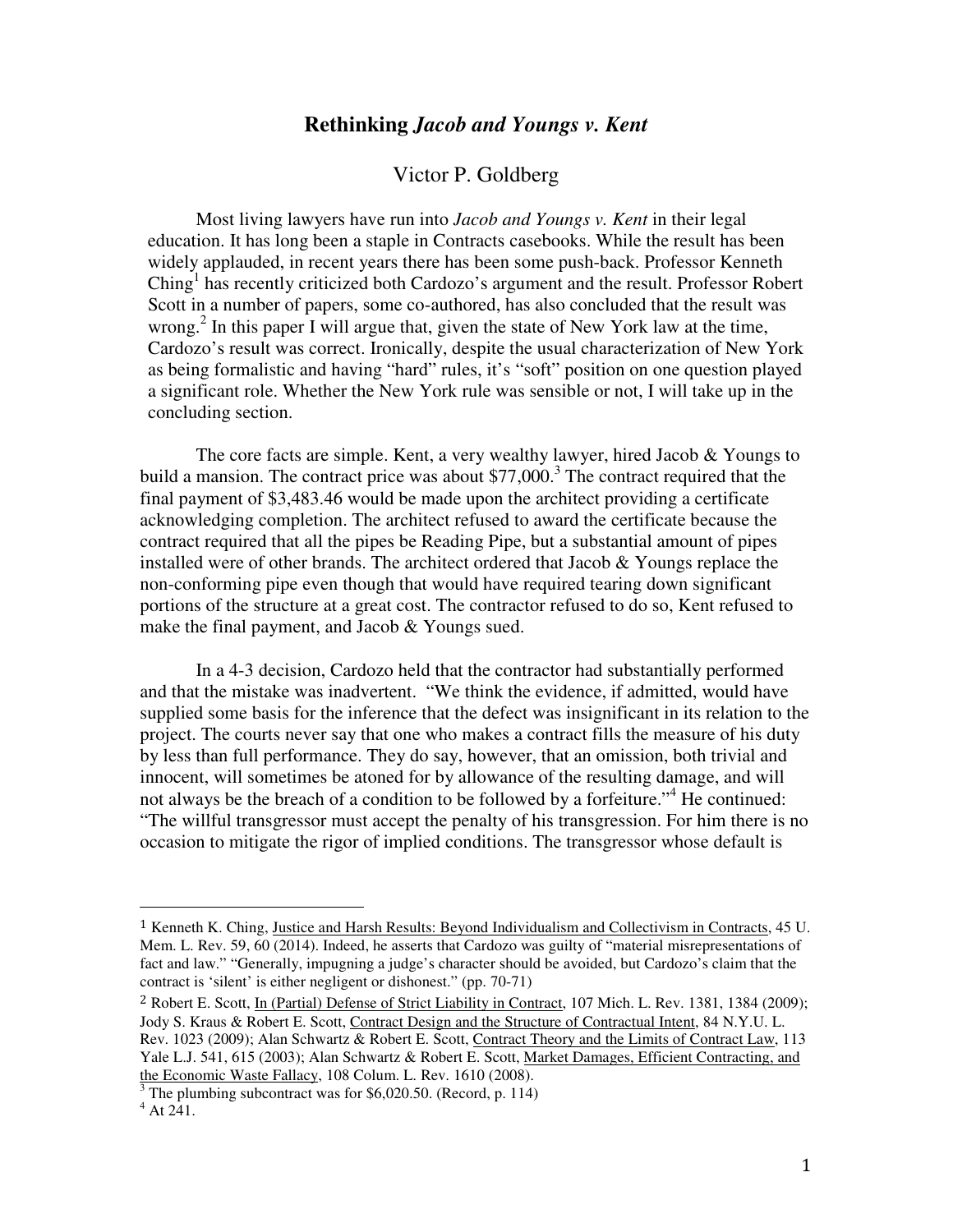unintentional and trivial may hope for mercy if he will offer atonement for his wrong. $45$ A finding of substantial performance meant that the contractor would receive the final payment less an allowance. "In the circumstances of this case, we think the measure of the allowance is not the cost of replacement, which would be great, but the difference in value, which would be either nominal or nothing."<sup>6</sup>

McLaughlin, in dissent, painted a very different picture. "The plaintiff did not perform its contract. Its failure to do so was either intentional or due to gross neglect which, under the uncontradicted facts, amounted to the same thing, nor did it make any proof of the cost of compliance, where compliance was possible.<sup>77</sup> If the error were minor and inadvertent, he would have found that there had been substantial performance, but the deviation was neither. He rejected the contractor's claim that the difference in value between Reading pipe and other pipe was either nominal or nothing. The contractor could not substitute something just as good. The dissent quoted at length an 1858 decision, *Smith v. Brady*: 8

I suppose it will be conceded that every one has a right to build his house, his cottage or his store after such a model and in such style as shall best accord with his notions of utility or be most agreeable to his fancy. The specifications of the contract become the law between the parties until voluntarily changed. If the owner prefers a plain and simple Doric column, and has so provided in the agreement, the contractor has no right to put in its place the more costly and elegant Corinthian. If the owner, having regard to strength and durability, has contracted for walls of specified materials to be laid in a particular manner, or for a given number of joists and beams, the builder has no right to substitute his own judgment or that of others. Having departed from the agreement, if performance has not been waived by the other party, the law will not allow him to allege that he has made as good a building as the one he engaged to erect. He can demand payment only upon and according to the terms of his contract, and if the conditions on which payment is due have not been performed, then the right to demand it does not exist. To hold a different doctrine would be simply to make another contract, and would be giving to parties an encouragement to violate their engagements, which the just policy of the law does not permit.<sup>9</sup>

 McLaughlin's reference to the uncontradicted facts is misleading. There were almost no facts in the record since the trial judge had not allowed any proof. The rejection of those facts was precisely the reason for the Appellate Division's reversal. That court noted:

 $\overline{a}$ 

 $9$  At 186.

<sup>5</sup> At 244.

<sup>6</sup> At 244.

<sup>7</sup> At 245

<sup>8</sup> 17 N.Y. 173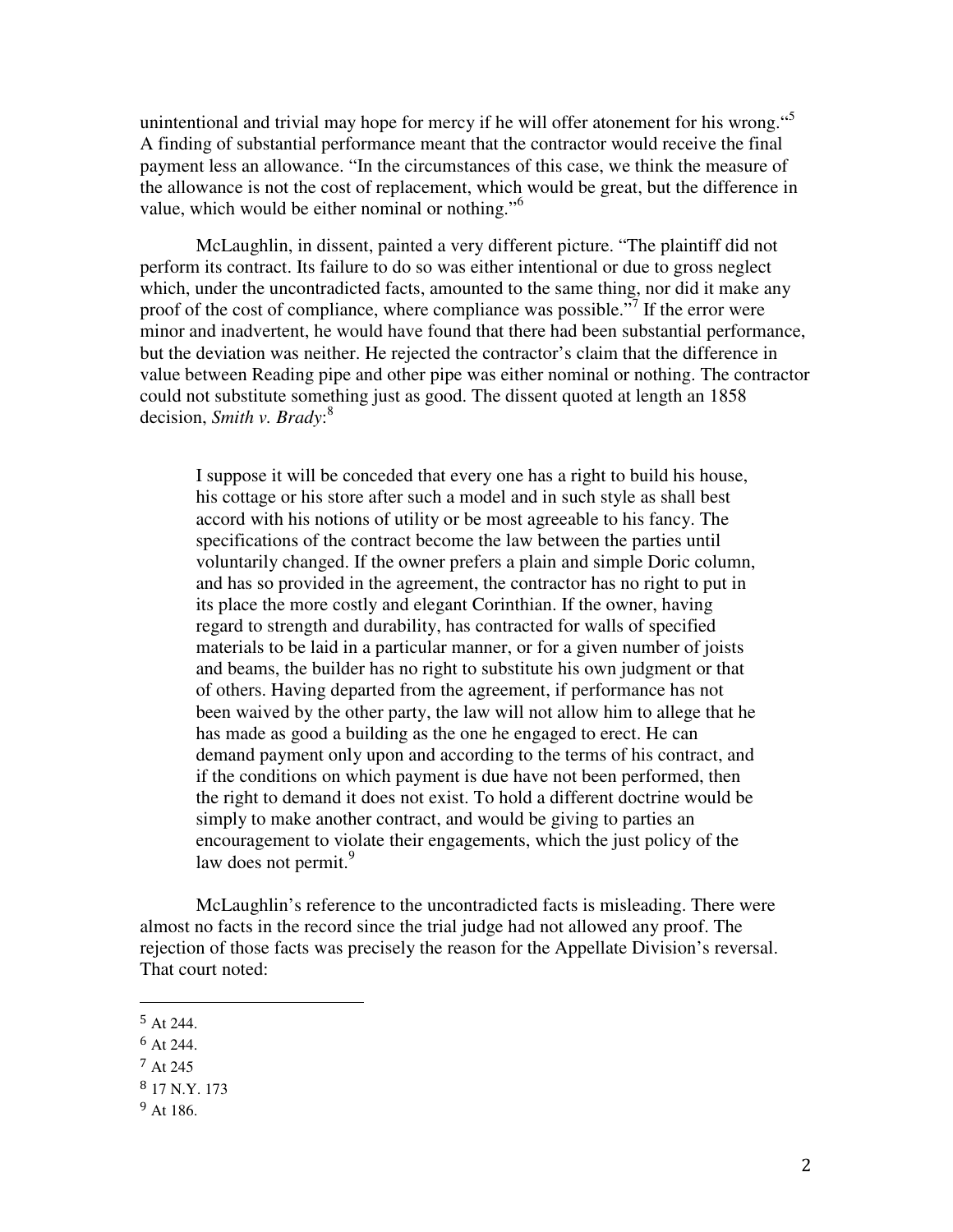The plaintiff offered evidence to establish that all the pipe used in completing the contract upon this building was well-galvanized, lapwelded wrought iron pipe, known as 'standard pipe'; that it all had the same market value, the same weight per foot, the same thickness of walls, the same internal and external diameter, the same quality of galvanization, the same wearing qualities, and the same external appearance. Plaintiff also sought to show the trade meaning of the words 'standard,' 'lap-welded,' and 'wrought iron.' In other words, plaintiff sought to prove that every foot of pipe that went into this work was of the same value and quality as that which was called for, and that the only departure from the specifications was that by inadvertence some pipe was placed in the building which was not manufactured by the same maker as that specified. $10$ 

 The lack of facts was not for want of trying. Plaintiff's counsel would ask: "Do you know X?" Answer: "Yes." Question: "What is X?" Objection. Sustained. This pattern was repeated twenty times. So, it is not surprising that the facts were uncontradicted. But the appeal was based on the Appellate Court's finding that the facts (all 20 X's) were wrongly excluded. The reversal was upon a question of law, not facts. McLaughlin just ignored the legal question and was content to rely on his characterization of the limited facts that had made it into the record.

 Of course, Cardozo didn't have the facts either. Yet unlike the Appellate Division, his decision did not simply remand for retrial. Professor Ching writes that "Cardozo took the extremely aggressive approach of not merely remanding for a new trial, but of directing a verdict in favor of Jacob & Youngs, largely on the grounds that substantial performance had occurred. But how could Cardozo know substantial performance occurred? There was virtually no evidence on this very issue!"<sup>11</sup> Actually, there was a factual basis, albeit not in the record. There had been a previous trial. In that trial the facts were let in and the jury found for Jacob & Youngs. However, the trial judge held that "It was error to submit the case to the jury, and for that reason the verdict should be set aside, and also for the reason that it was against the weight of evidence."<sup>12</sup> There is no indication as to why a second trial was necessary.<sup>13</sup> Perhaps the existence of that factual record was the basis for Kent's decision to stipulate that a finding for the plaintiff would be dispositive: "defendant hereby stipulates and agrees that if the said order of the Appellate Division be affirmed, judgment absolute shall be rendered against him in favor of the above-named plaintiff."<sup>14</sup> Cardozo was not being aggressive; he was merely doing what the parties had agreed to.

That only explains why Cardozo could render a final judgment in the case. It does

<sup>10</sup> 187 A.D. 100, 102.

 $11$  At  $\cdot$ 

<sup>12</sup> The opinion is reprinted at the end of Kent's brief at page 23.

<sup>&</sup>lt;sup>13</sup> The first trial concluded on June 25, 1918, the second on October 29 of the same year. I could find no indication of what happened in the interim. Nor could I find the record of the first trial.

<sup>&</sup>lt;sup>14</sup> Record, at 123. For some reason Ching (at ) claims that there was no such stipulation.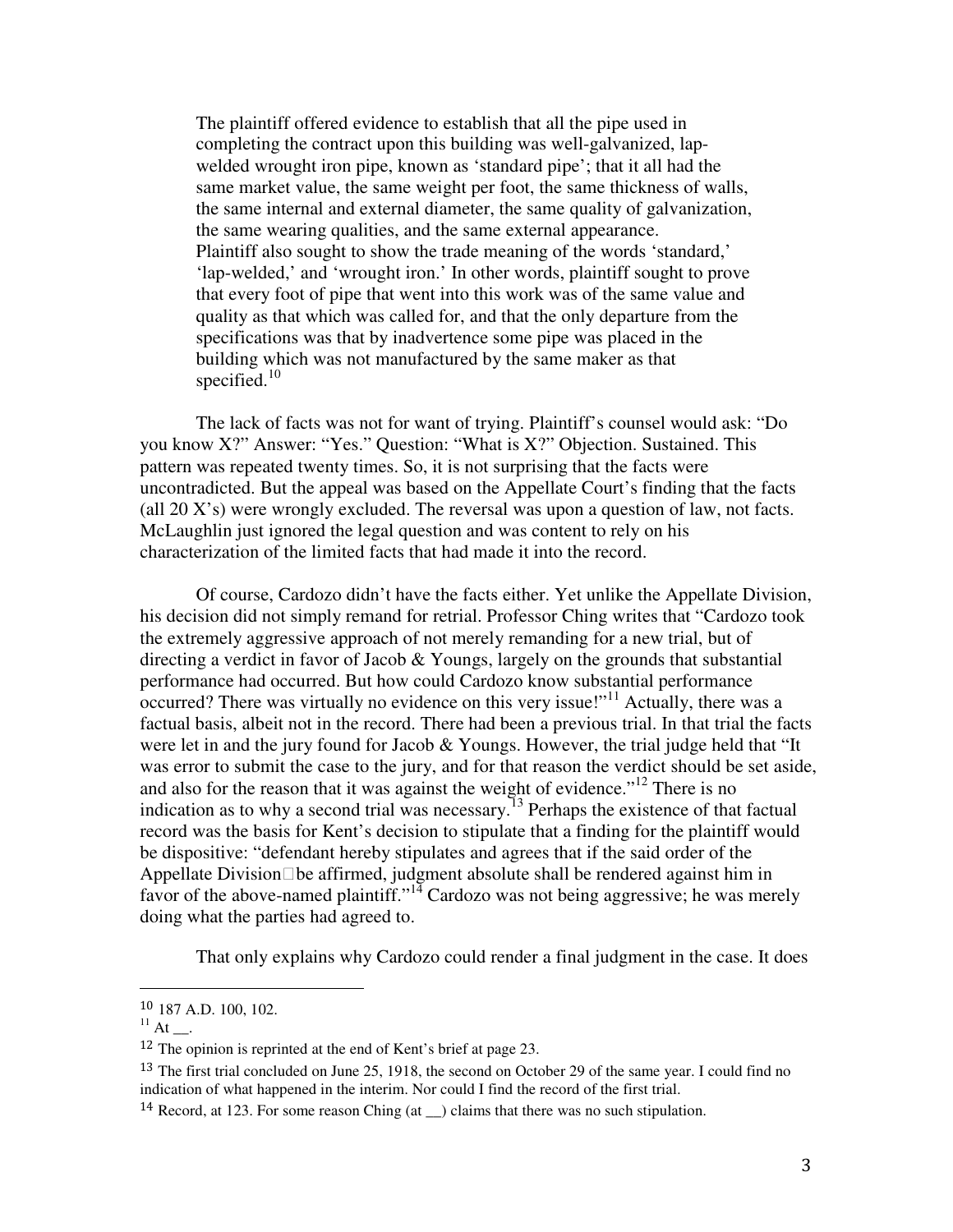not justify that judgment. The decision raised a number of issues. Why should the plaintiff's willfulness matter? Why settle for substantial performance? If the law is to find substantial performance, what should be subtracted from the contract price—the value of completed performance, the cost of completion, or something else? And finally, there is the dog that didn't bark. The contract made the final payment conditional on the architect's certificate. No certificate, no payment it would seem. Neither Cardozo nor McLaughlin even raised that argument; what happened?

 Before moving on to these questions I should make four observations. First, there was an easier way to get to the result. The specifications included the following: "22) Where any particular brand of manufactured article is specified, it is to be considered as a standard. Contractors desiring to use another shall first make application in writing to the Architect, stating the difference in cost, and obtain their written approval of the change."<sup>15</sup> Plaintiff's brief noted: "Under this provision of the contract, pipe of Reading Manufacture was to be regarded simply as 'standard'. Plaintiff, having furnished pipe equal in all respects thereto complied with this provision of the contract. Its only failure was in inadvertently omitting to get the approval of the architect."<sup>16</sup> If Jacob & Youngs could prove that the non-Reading pipe met the standard, then its breach was only the failure to get the architect's written approval. Damages for this failure would be nominal since there would have been no basis for the architect to withhold approval.

 Second, in discussing the Restatement (Second) of Contracts illustration in § 229, which is based on *Jacob & Youngs,* Scott & Kraus make this argument: "It is, of course, possible that the drafting was careless or made in ignorance of the legal implications of making a contractual obligation a condition rather than a promise. But such a conclusion would require some objective evidence to override the strong presumption that commercially sophisticated parties such as . . . the contractor, exercise reasonable care in executing their agreements and know or should know the legal implications of the express contractual language to which they agree."<sup>17</sup> The legal implications depend on both the contract language and the law of the relevant jurisdiction. If, in fact, the preexisting New York law imposed constraints on the contractual language, the parties should be presumed to have the knowledge of both the contract language and the law.

 And that leads to the third point. The contract was a standard form contract for the entire country.<sup>18</sup> If the language was inconsistent with New York law, then it had to be interpreted accordingly. That is pretty obvious. It matters, particularly in resolving the non-barking dog problem. New York, it turns out, gave less weight than most other jurisdictions to the architect's certificate.

Fourth, I, and I suspect, most contracts professors, had been under the impression

<sup>&</sup>lt;sup>15</sup> Record, at 107. The clause is also reproduced in Danzig & Watson at  $\Box$ .

<sup>16</sup> At 7. Kaufman recognizes this alternative; Andrew L. Kaufman, Cardozo, p. 351.  $17$  At  $\cdot$ 

<sup>&</sup>lt;sup>18</sup> "He sues upon a contract, standard printed contract and specifications which form part of the contract." (Opening Remarks of Kent's counsel, Record, p. 19)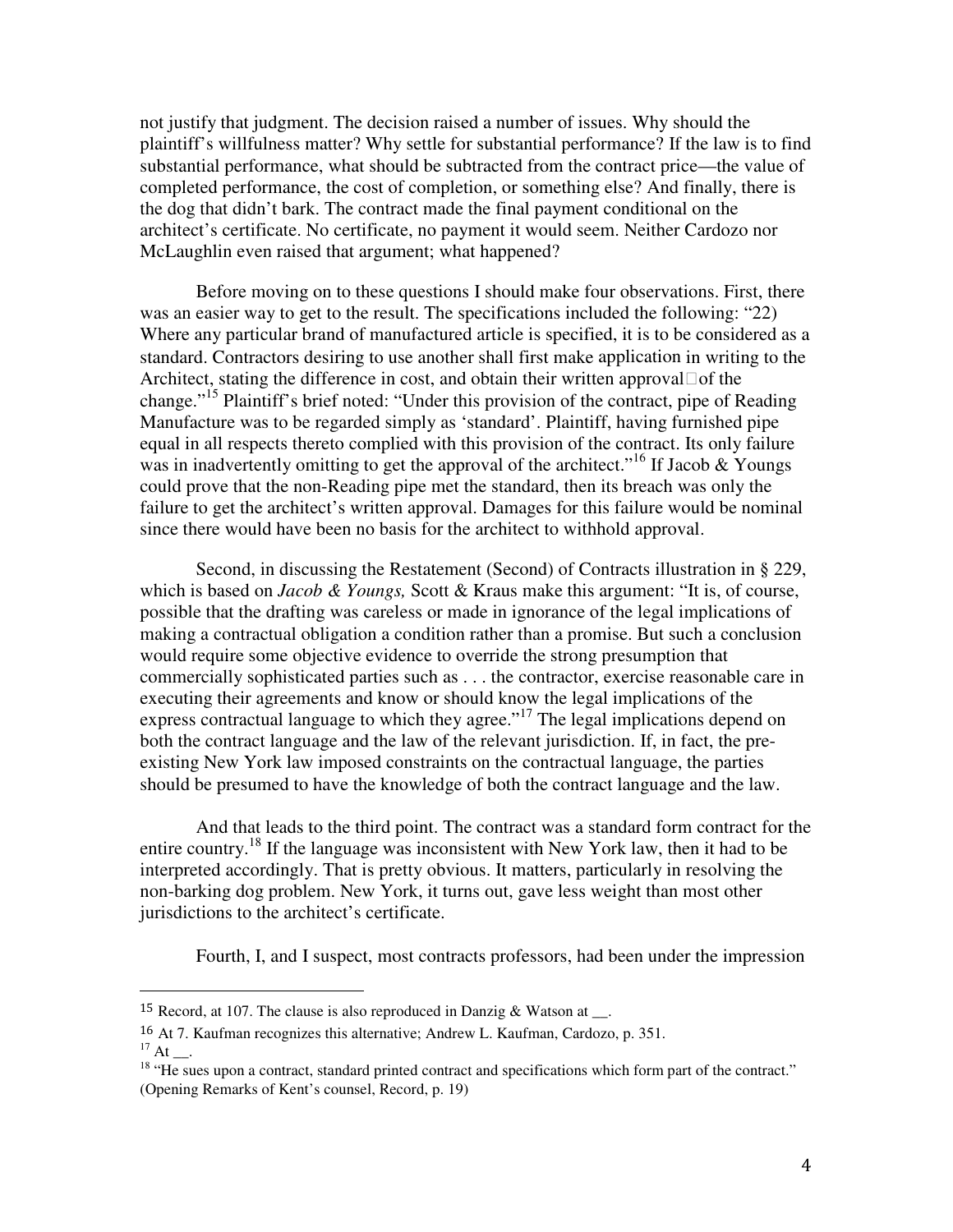that the prominence of Cardozo' decision was due to its innovative nature and that much of this—the emphasis on willfulness, the substantial performance, the value of performance—was a sharp break from the past. In fact, it wasn't. As we shall see, the notion of substantial performance of building contracts and the role of willfulness was over fifty years old. New York precedent on the cost versus value of completion was skimpier, but it did exist, even though it was not cited in plaintiff's brief.

 The legal background will be described in Part I. I begin with the development of the doctrine of substantial performance and the role of willfulness. If the contractor's compensation were conditional on the architect providing a certificate of completion, what happens if the architect refused to provide the certificate? If a court concludes that the work had been substantially performed, how should the contractor's award be modified? In Part II, I revisit *Jacob & Youngs v. Kent* to show how the result followed from the preexisting law. That, of course, does not mean that it was a sensible outcome. In Part III, I show that the Jacob & Youngs result has, in essence, been incorporated into the standard form building contracts.

### **I. The Pre-***Jacob & Youngs v. Kent* **Law**

#### **A. Substantial Performance and Willfulness**

Suppose that a builder erects a structure that does not perfectly comply with the contractual specifications. If the owner rejects it and insists that it be removed, the builder would not be paid and, quite likely, any progress payments would be returned. If the owner occupies the building courts have generally held that such occupation would not be a waiver of any of the conditions in the contract. Jacob  $&$  Youngs raised the waiver argument, but it didn't go anywhere.<sup>19</sup> The question that arises in such cases is whether the builder should be compensated for its less-than-perfect effort and whether there should be any allowance for the imperfection. If the builder must fully comply, the owner might receive a perfectly acceptable building but use a pretext to refuse to pay.<sup>20</sup> On the other hand, if the builder can ignore the specifications and still get paid the bulk of its fees, its incentives to comply with the contractual specifications are weakened. The doctrinal response to this is the notion of substantial performance.

 The common law rule in the early nineteenth century chose the former path. In *Ellis v. Hamlen*<sup>21</sup> Sir James Mansfield rejected the builder's claim:

Here the Plaintiff has properly declared on his special contract, and he has shown and proved that he made such a contract, and has received much

 $\overline{\phantom{a}}$ 

 $19$  Cite.

<sup>&</sup>lt;sup>20</sup> The builder cannot reclaim any of the materials once they are incorporated into the building. "The owner of the soil is always in possession. The builder has a right to enter only for the special purpose of performing his contract. Each material as it is placed in the work becomes annexed to the soil, and thereby the property of the owner. The builder would have no right to remove the brick or stone or lumber after annexation, even if the employer should unjustifiably refuse to allow him to proceed with the work." Smith v. Brady, 188.

 $21$  June 29, 1810. 128 Eng. Rep. 21.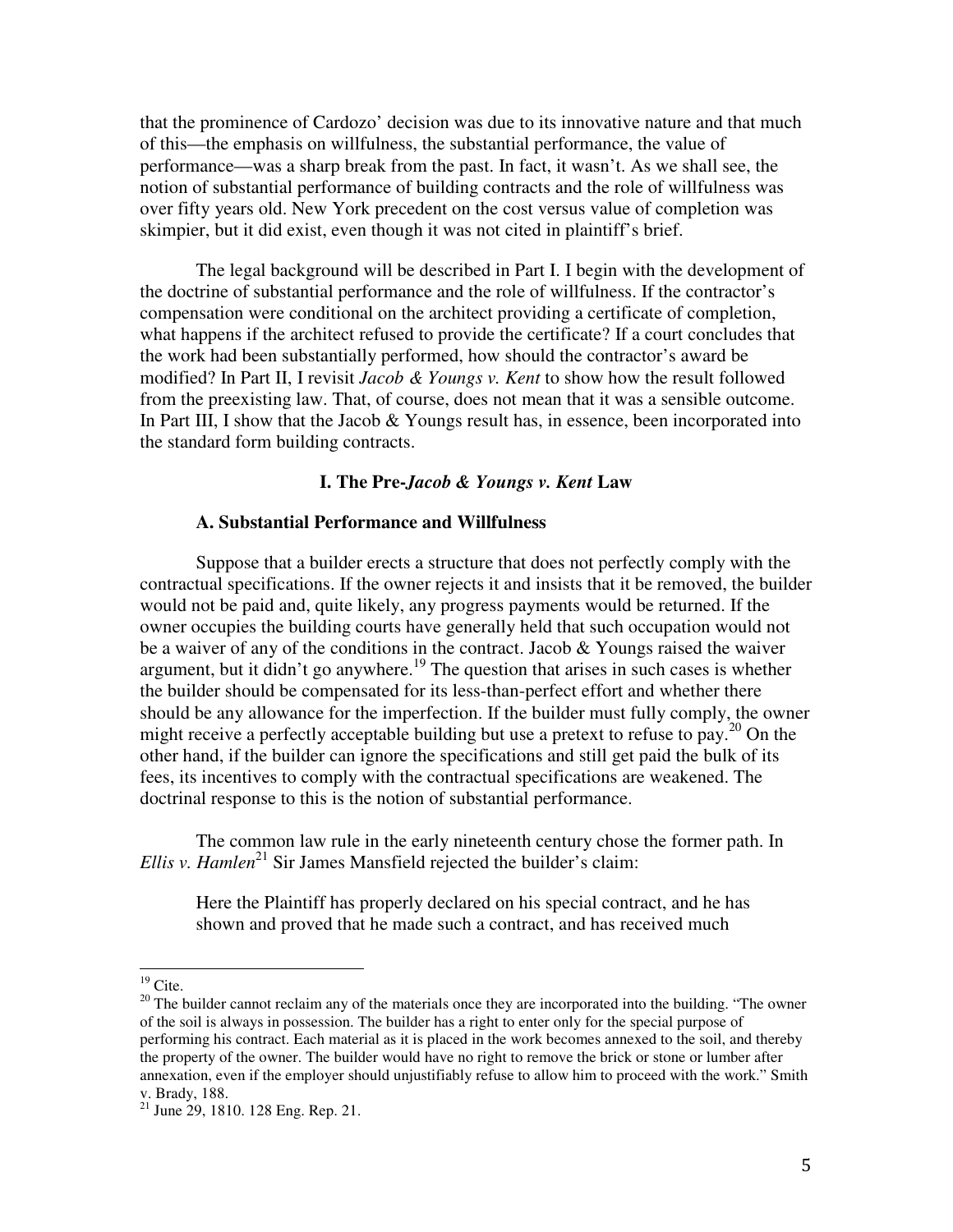money on it. He cannot now be permitted to turn round and say, I will be paid by a measure-and-value price. The Defendant agrees to have a building of such and such dimensions: is he to have his ground covered with buildings of no use, which he would be glad to see removed, and is he to be forced to pay for them besides? It is said he has the benefit of the houses, and therefore the Plaintiff is entitled to recover on a quantum valebant. To be sure it is hard that he should build houses and not be paid for them; but the difficulty is to know where to draw the line; for if the Defendant is obliged to pay in a case where there is one deviation from his contract, he may equally be obliged to pay for any thing, how far soever distant from what the contract stipulated for. The Plaintiff accordingly was nonsuited; and the case was never again moved.

It appears that the builder did receive a substantial amount of money in progress payments ("has received much money on it") and that none was clawed back. So it appears that the owner did not receive the cost of completion; it was just allowed to avoid the final payment. Nonetheless, the opinion was quite clear that there would be no room for an argument of substantial performance.

In 1828 in *Hayward v. Leonard*<sup>22</sup> the Supreme Judicial Court of Massachusetts held that although the builder failed to perform as per contract, the builder could nonetheless be compensated in *quantum meruit.<sup>23</sup>* The same issue arose in New York in an 1858 decision, *Smith v. Brady*, <sup>24</sup> the opinion quoted at length in McLauglin's dissent. The court rejected the restitution route, but did hold out a possibility of recovery in certain circumstances for substantial performance. The contract in *Smith v. Brady* had the same structure as the Kent contract. The owner would make progress payments and payment was conditional on the architect granting a certificate. The contract price was \$4,900 and the final payment was to be  $\sum_{n=1}^{\infty} 2.000$ .<sup>25</sup> The court appeared quite willing to decide the case on the builder's failure to obtain the architect's certificate:

 $\overline{\phantom{a}}$ 

<sup>&</sup>lt;sup>22</sup> 24 Mass. 181, 1828 WL 1823 (Mass.), 19 Am.Dec. 268

<sup>23</sup> Technically, the court allowed recovery in *quantum meruit* for labor and *quantum valebant* for materials. In a subsequent decision, the court elaborated:

In this commonwealth, . . . a plaintiff who has substantially performed a building contract except in some comparatively slight deviations, or in some slight unessential variations, may recover on a count in quantum meruit if he can show an attempt to perform it with such an "approximation to complete performance that the owner obtained substantially what was called for by the contract, although it may not be the same in every particular, and although there may be omissions and imperfections on account of which there should be a deduction from the contract price." . . . But it is also the settled law of this commonwealth that an intentional departure or wilful default in the performance of a substantial stipulation of a contract is in itself such bad faith as bars recovery, regardless of the presence or absence of an intent to gain or obtain some advantage thereby. Smedley v. Walden, 246 Mass. 393, 399-400 (1923).

 $24$  17 N.Y. 173.

 $^{25}$  There was an additional claim for \$295 for additional work. Page 174.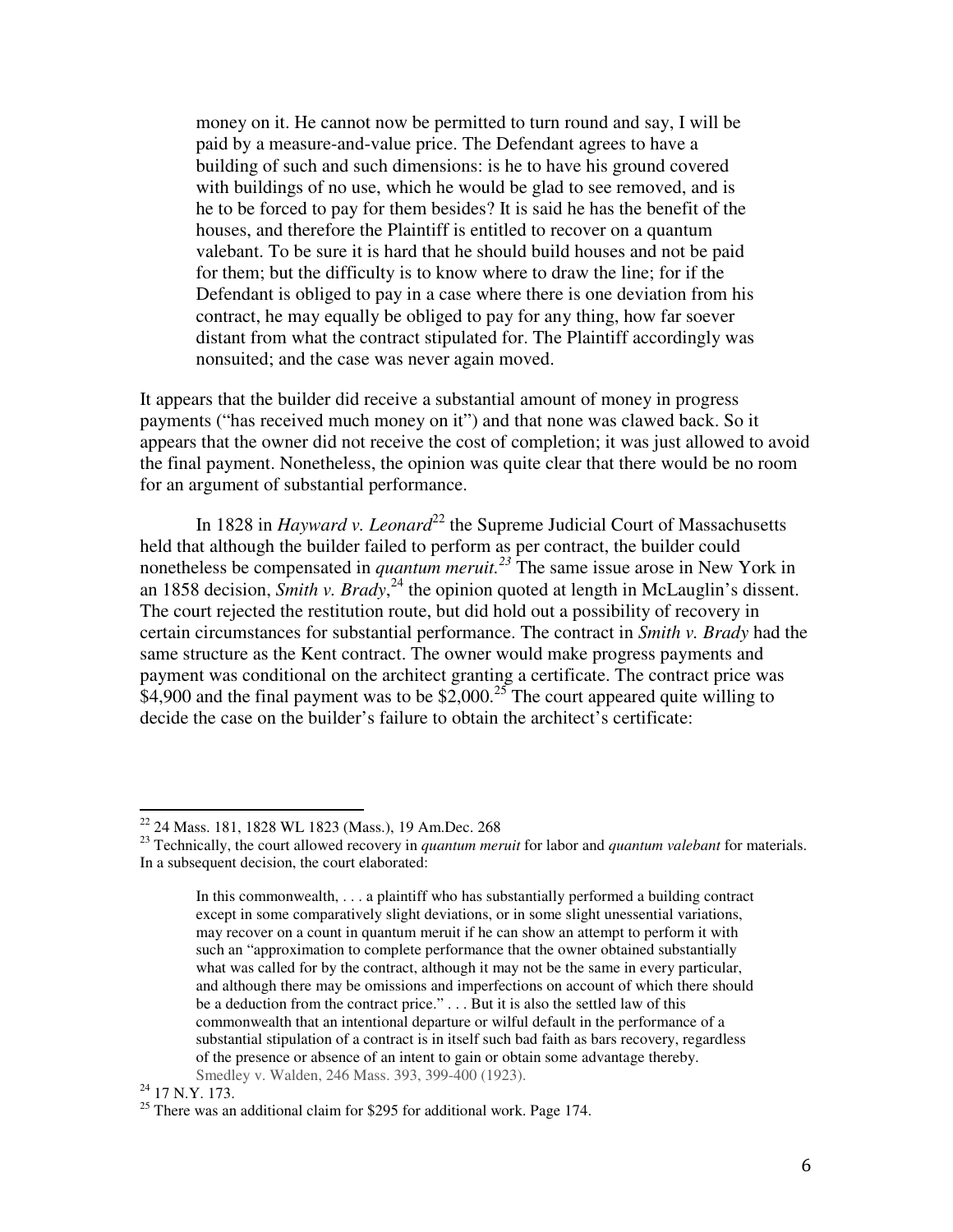The parties have seen fit to make the production of such a certificate a condition precedent to the payment. The plaintiff is as much bound by this part of his contract as any other. It is not enough for him to bring his action and say that he has completed the work which he undertook to do. He has agreed that the architects named should decide whether the work is completed or not. He cannot now withdraw the decision of this question from them and refer it to the determination of a legal tribunal.<sup>26</sup>

The referee held that by occupying the structure the owner had waived the certificate condition and that the builder should be paid the contract price less an adjustment to account for the deficiencies. On appeal the waiver argument was rejected. The referee found "that there were 'some omissions and deficiencies in the work and materials which the contract required to be done by the plaintiff, the value of which, or, in other words, the loss to the defendant thereby,' amounted to  $$212.57."^{27}$  This position was rejected on appeal: "The particulars in which the referee found the contracts not performed are not stated in his report, but they could not have been so unimportant that the law will refuse to notice them, because, in the same report the value of those particulars is ascertained to be over \$200. Nor is it found that the plaintiff intended to perform his contract. For aught that appears, the omissions and defects were intentional and willful, and, in the absence of all explanation, the presumption is that they were so." $^{328}$ 

 This seems to put the burden of proof regarding willfulness on the builder. It appears that the valuation of the deficiencies would have been based on the difference in market value, not on the cost of completion. Some, perhaps all, of the deficiencies, unlike those in *Kent,* were structural. The joists were supposed to be twelve inches apart, but they were sixteen. The difference between the beams was supposed to be sixteen inches, but it was twenty-four. The court rejected the builder's argument that the building was good enough.

To meet the defence so far as it depended on these particular departures from the contract, the plaintiff was allowed to call other mechanics and ask them as follows: "Are the houses without these deficient joists and beams, sufficiently strong for the character of the buildings?" The evidence was objected to on the part of the defendant, but the objection was overruled, the plaintiff's counsel stating that the object of the inquiry was to ascertain what damages, if any, should be allowed by reason of this deficiency in the work. This ruling of the referee was duly excepted to; and the evidence being given tended to show that the houses were sufficiently strong, that the joists and beams were placed at distances customary in that neighborhood, and that the defendant really was not injured at all by this violation of the contract. The question now to be

 $26$  At 176.

 $27$  At 179-80.

 $^{28}$  At 180.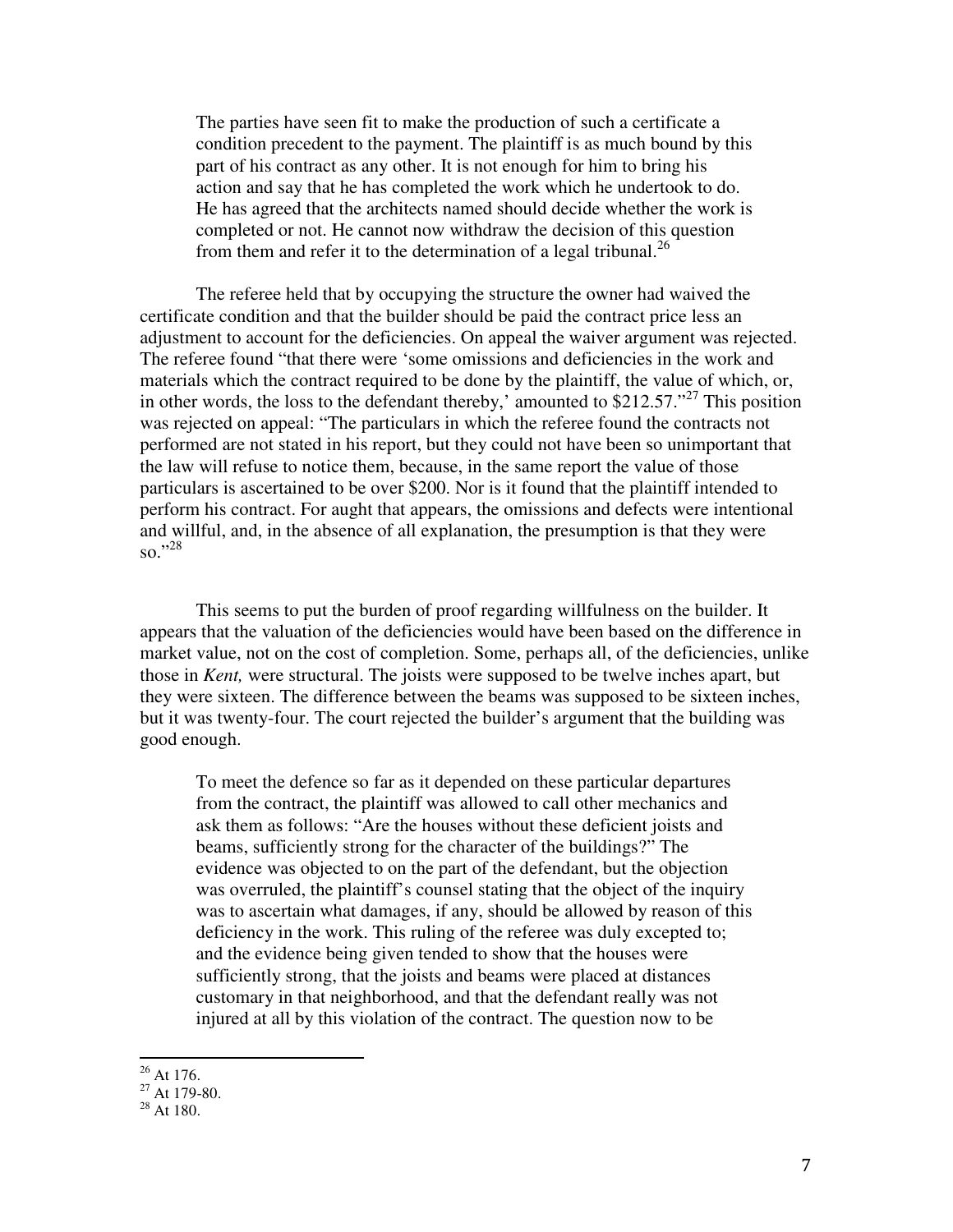determined is whether this evidence was proper; and this will, I think, involve the inquiry whether the plaintiff, having failed in substantially performing the contract, was entitled to recover for his work and materials, making to the defendant an allowance for the breaches, to be adjusted according to some principle of equity.<sup>29</sup>

The "good enough" argument was rejected. After noting that it had been adopted in some other states, the court stated: "Indeed, in this state the sanctity of contracts in this respect at least, has been steadily maintained, and no encouragement has ever been given to that loose and dangerous doctrine which allows a person to violate his most solemn engagements and then to draw the injured party into a controversy concerning the amount and value of the benefits received. $1^{30}$  It then made the "Doric column" argument quoted by McLaughlin. Still, the court concluded that slight inadvertent deviations would be tolerated.

To conclude, there is, in a just view of the question, no hardship in requiring builders, like all other men, to perform their contracts in order to entitle themselves to payment, where the employer has agreed to pay only on that condition. It is true that such contracts embrace a variety of particulars, and that slight omissions and inadvertences may sometimes very innocently occur. These should be indulgently regarded, and they will be so regarded by courts and juries. But there can be no injustice in imputing to the contractor a knowledge of what his contract requires, nor in holding him to a substantial performance. $31$ 

Thus, there was at least some possibility that a contractor could recover for substantial performance without relying on restitution. The decision does not make clear whether a finding of substantial performance would trump the failure of an architect to provide a certificate. Nor does it make clear whether the owner could claw back any of the previous payments. Hunter asserts that there was no claw back, although I think the decision does not make that clear:

The suit was for the final payment. The owner had made installment payments as the construction went along, and he was not seeking to have them returned. He simply did not want to make the final payment. Thus, the contractor received at least some of the payment due under the agreement for a performance that was nonconforming, and he saved the expense of buying and installing a large number of joists. The owner received cottages that were nonconforming, but at a price lower than the contract. Whether the court would have followed through on its rule of strict performance and have required the contractor to refund the

 $^{29}$  At 181.

 $30$  At 186.

 $31$  At 190.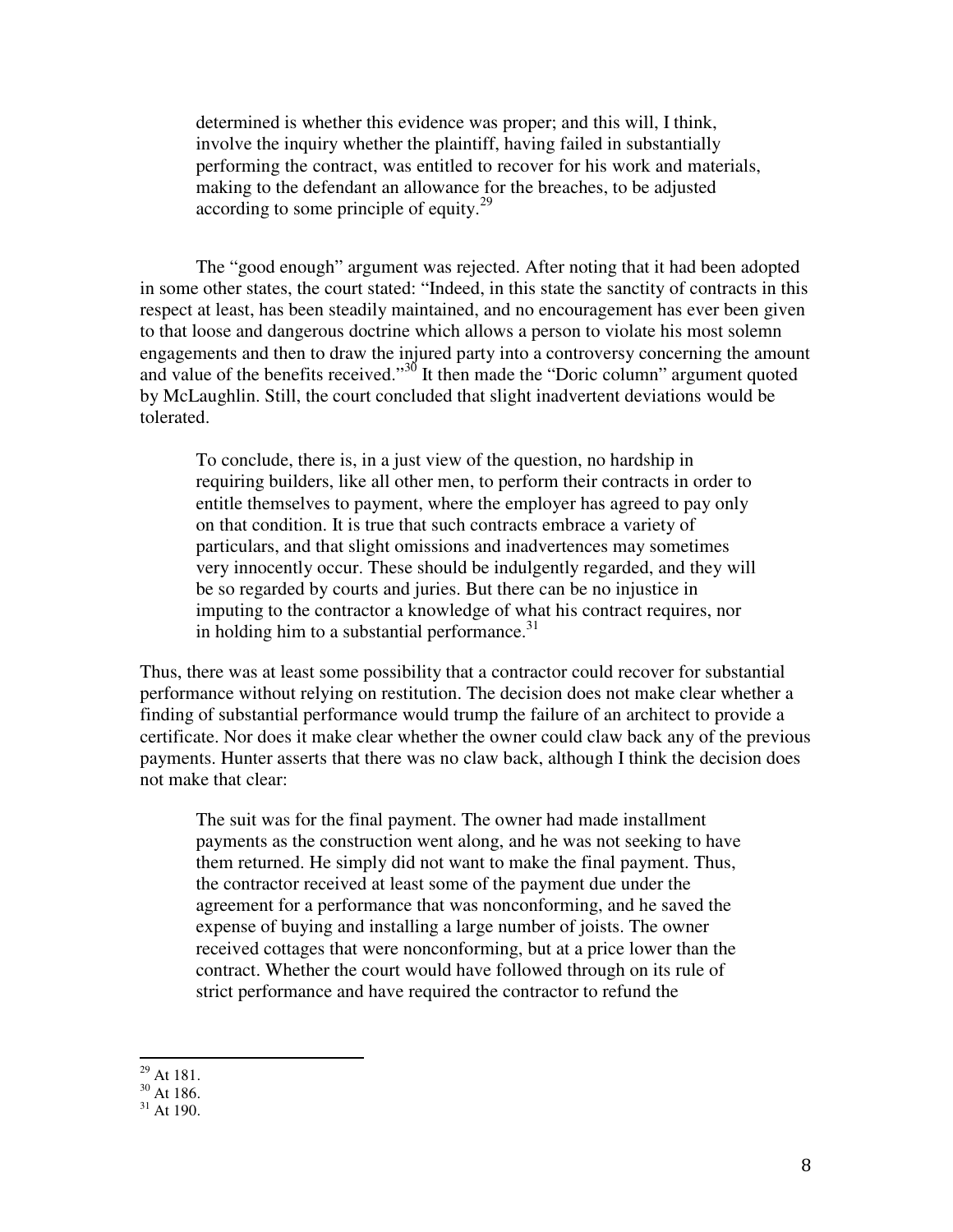# installment payments had the owner sought that relief is questionable.<sup>32</sup>

The substantial performance rule soon became the law in New York. In Woodward v. Fuller,<sup>33</sup> an 1880 decision cited by both Cardozo and McLaughlin, the referee found that the "failure was caused by his inadvertence and that of his workmen, and by the want of skill and judgment of some of the latter."<sup>34</sup> The defects were "that the roof and chimneys were not well supported; that folding doors were not well hung, and the casings thereto well fastened; that the tar-paper and clapboards, in some few instances, were not well put on, and one door and casings not fitted so that the door would shut."<sup>35</sup> The court noted that "It is now the rule, that where a builder has in good faith intended to comply with the contract, and has substantially complied with it, although there may be slight defects caused by inadvertence or unintentional omissions, he may recover the contract price, less the damage on account of such defects."<sup>36</sup> All these deviations, the court held, could be remedied. It concluded that the builder had substantially performed and that there should be some allowance deducted from the contract price to account for the deviations.

By the time *Jacob & Youngs v. Kent* was being decided, the wedge created by *Smith v. Brady* had widened considerably. Writing in 1911, Joseph Beale noted: "Where a contractor, performing his contract in good faith, substantially complies with his obligation, but makes some comparatively slight deviations, he may recover compensation for the work done."<sup>37</sup> The majority position in the United States was summarized in an A.L.R article appearing in 1920, the year before *Jacob & Youngs v. Kent* was decided:

It is generally conceded that the common-law rule requiring a strict or literal performance of a contract has been greatly relaxed in actions on building contracts, so that a builder need only substantially perform his agreement in good faith in order to support a recovery. In such case the builder is entitled to recover the contract price, less a deduction for the damage caused by the omissions or defects. By a "wilful" or an "intentional" departure, as the phrase is used in this note, is meant a departure in bad faith.

### *Majority rule*

By the weight of authority a building contractor who wishes to take advantage of the doctrine of substantial performance must not be guilty of a wilful or an intentional departure from the terms of his contract. If he wilfully or intentionally departs from the terms of the contract, either in

 $32$  Howard O. Hunter, Chapter 11. Present Breaches: Rights and Obligations of the Nonbreaching Party, Modern Law of Contracts § 11:4 (updated March 2014).

<sup>33</sup> Woodward v. Fuller, 35 Sickels 312 (1880)

 $34$  At 314.

 $35$  At 316.

 $36 \text{ At } 315-16.$ 

<sup>&</sup>lt;sup>37</sup> Joseph H. Beale, The Measure of Recovery Upon Implied and Quasi-Contracts, 19 Yale L.J. 609 (1910)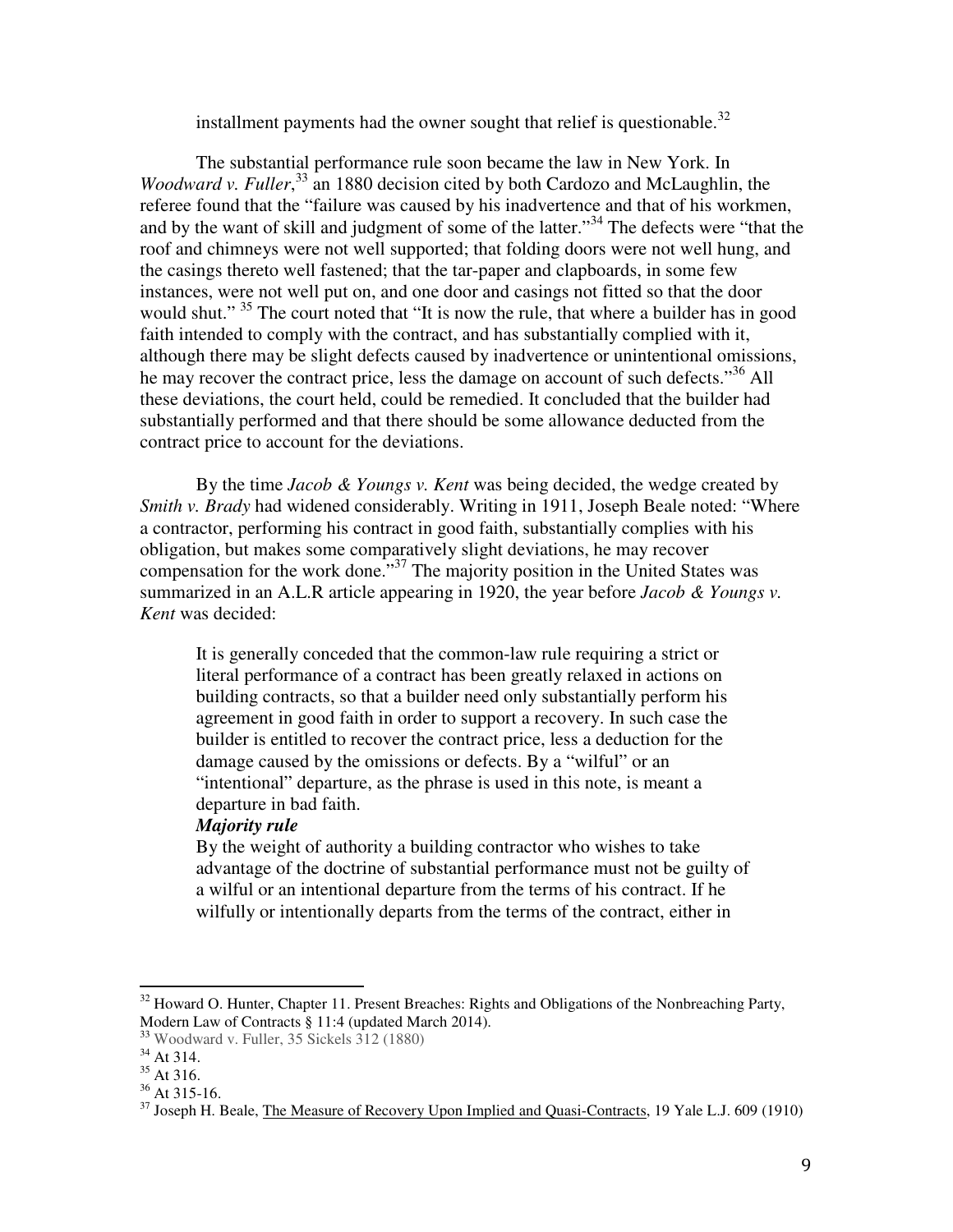materials or work, he is barred from recovering anything.<sup>38</sup>

Jacob & Youngs was prepared to prove that the pipe was identical in every respect, including price. What if it had shopped and found a batch of Cohoes pipe at a bargain price? Would that have been enough to be labeled willful?<sup>39</sup> I doubt it. Corbin, writing shortly before the case was decided, suggested that it would not:

What constitutes substantial performance must be determined with reference to the particular facts in each case. The question is always one of degree and its solution must be doubtful in many cases. If the defendant has himself regarded the deviation as not going to the essence, this will generally be decisive for the court. The ratio of damage done to benefits received will be considered. The degree of moral delinquency on the plaintiff's part will go far to resolve doubts: Has the plaintiff wilfully regarded his contract as a "scrap of paper"? Was his non-performance intentional but caused by difficulties and hardships? Was his breach an unconscious one? Was he grossly negligent or reasonably prudent? It is frequently said any *wilful* breach on the plaintiff's part will prevent any recovery by him against the defendant. This is altogether too strong a statement. Even while laying down such a principle, the court is nevertheless considering the degree of non-performance and the degree of moral delinquency.<sup>40</sup>

While the parties in *Woodward* did phase performance, the decision was silent on whether payment was contingent on an architect's certificate. What if the payment were conditioned on the architect providing a certificate? To that question we next turn.

#### **B. The Lack of an Architect's Certificate**

In *Smith v. Brady* the court recognized that "to avoid a protracted and expensive litigation, such as this has proved to be, the parties agreed that, in respect to all disputes between them in relation to the work, the architects should be the ultimate arbiters."<sup>41</sup> The final payment was to be paid "*when all the work should be completed and certified by the architects to that effect.*" <sup>42</sup> The builder had not procured the certificate, but that was, he stated, "in consequence of the unreasonableness and frivolous objections of the

<sup>38</sup> Wilful or intentional variation by contractor from terms of contract in regard to material or work as affecting measure of damages 6 A.L.R. 137.

<sup>39</sup> The Restatement (Third) of Restitution uses an illustration based on *Jacob & Youngs v. Kent* in which the contractor substitutes an equivalent product, but at a cost saving of \$15,000. It claims that the savings should go to the owner, not the contractor: "The case is not within the rule of §39 (because Builder's default is unintentional), but principles of unjust enrichment reinforce the conclusion that saved expenditure makes an appropriate measure of contract damages in such a case." I find it hard to believe that a court would reach that conclusion.

<sup>40</sup> Arthur Corbin Conditions In The Law Of Contract, 28 Yale L. J. 739 June, 1919

 $^{41}$  At \_\_.

 $42$  At 174. (emphasis in the original)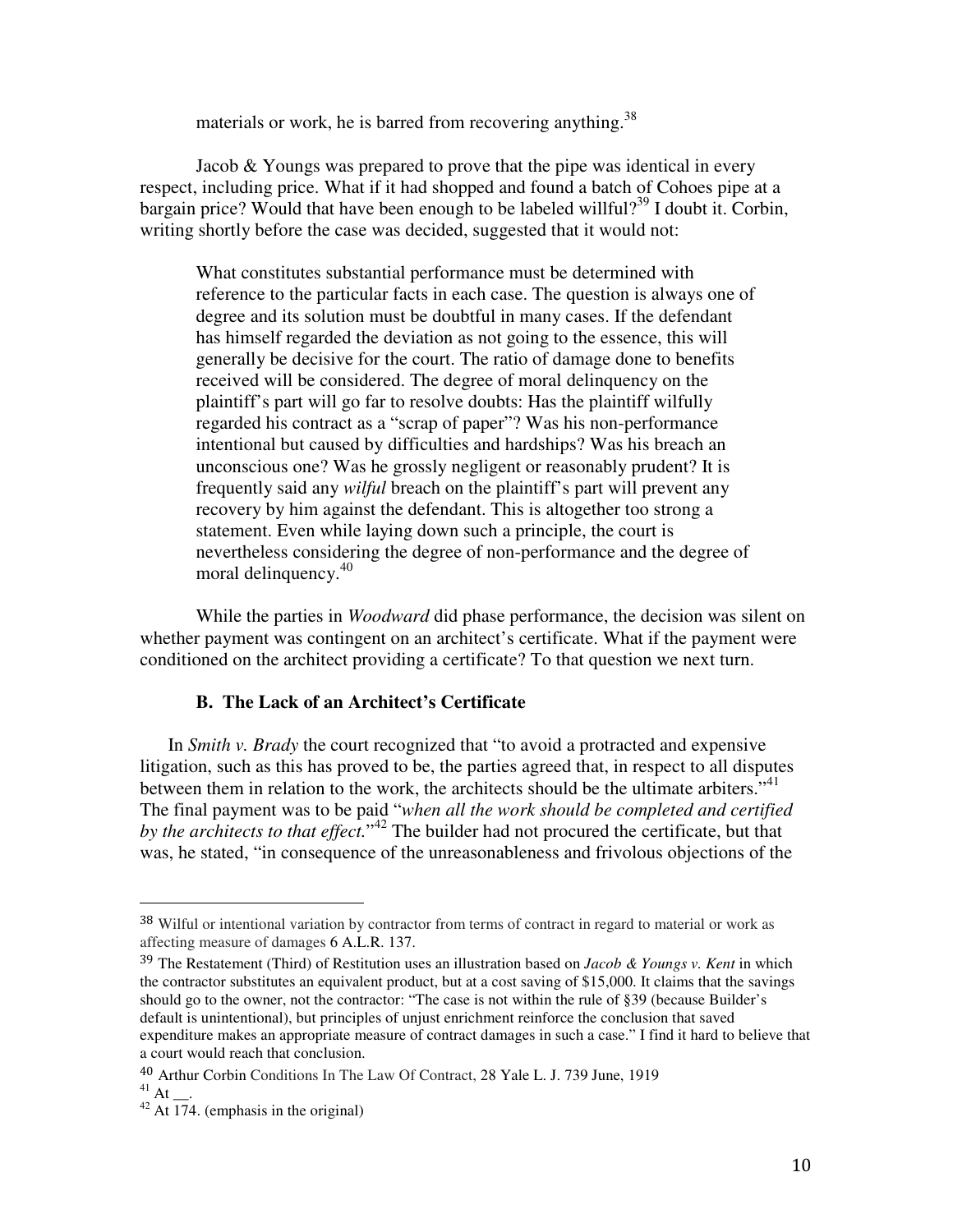said architects, or one of them, in refusing to give any certificate."<sup>43</sup> While the referee apparently found this enough to allow him to reject the certificate condition, the court did not. Even so, the court did allow that there could be some circumstances that would allow it to ignore the certificate condition. "Had it been shown by the plaintiff that he had made application to the architects for the requisite certificate, and that they had obstinately and unreasonably refused to certify, it might have been proper, perhaps, for the plaintiff to establish his right to recover by other evidence."<sup>44</sup> The rule, however, was pretty clear. Barring some extreme circumstances, the certificate condition was binding.

The rule was changed in *Nolan v. Whitney*<sup>45</sup> two years after *Woodward v. Fuller*. In effect, the court held that if the finder of fact found that there had been substantial performance, the court could infer that the denial of the certificate was unreasonable.

The performance of a building contract need not in all cases be literal and exact to enable the contractor to recover the consideration due upon performance; it is sufficient, if acting in good faith and intending and attempting to perform, he does so substantially. He may then recover, notwithstanding slight or trivial defects for which compensation can be made by an allowance to the other party.

Where the contractor has so substantially performed although by the contract he is bound to procure an architect's certificate of performance to his satisfaction; he may recover without procuring such certificate, upon showing a refusal of the architect to give it; the refusal in such case is unreasonable.<sup>46</sup>

The opinion did not give any indication of why it had concluded that the failure to give the certificate was unreasonable. So I turned to an examination of the Record to see if there was an explanation. Unlike in *Jacob & Youngs v. Kent*, the deficiencies were observable. The owner complained that "the work was to be first-class; but the front walls were bad, the plastering was bad, and the walls were not laid in the kind of mortar (cement mortar) required by the contract. These defects cover the whole work. The defects complained of could not be remedied without taking the walls down and all the plastering off."<sup>47</sup> The architect did testify and was examined by the referee:

Q. I should like to ask if this plastering was such a job as that you would have given or withheld your certificate, if applied to for it?

A. I shouldn't have given my certificate without Dr. Whitney's consent, on account of there being defects to the eye as well as others. Q. What was your reason for giving that answer that you withheld

your certificate until you got Dr. Whitney's consent?

 $\overline{a}$  $^{43}$  At \_\_.

 $44 \text{ At}$  —

 $45$  88 N.Y. 648.

 $46$  At 648-49.

<sup>47</sup> Defendant's Brief, at 25.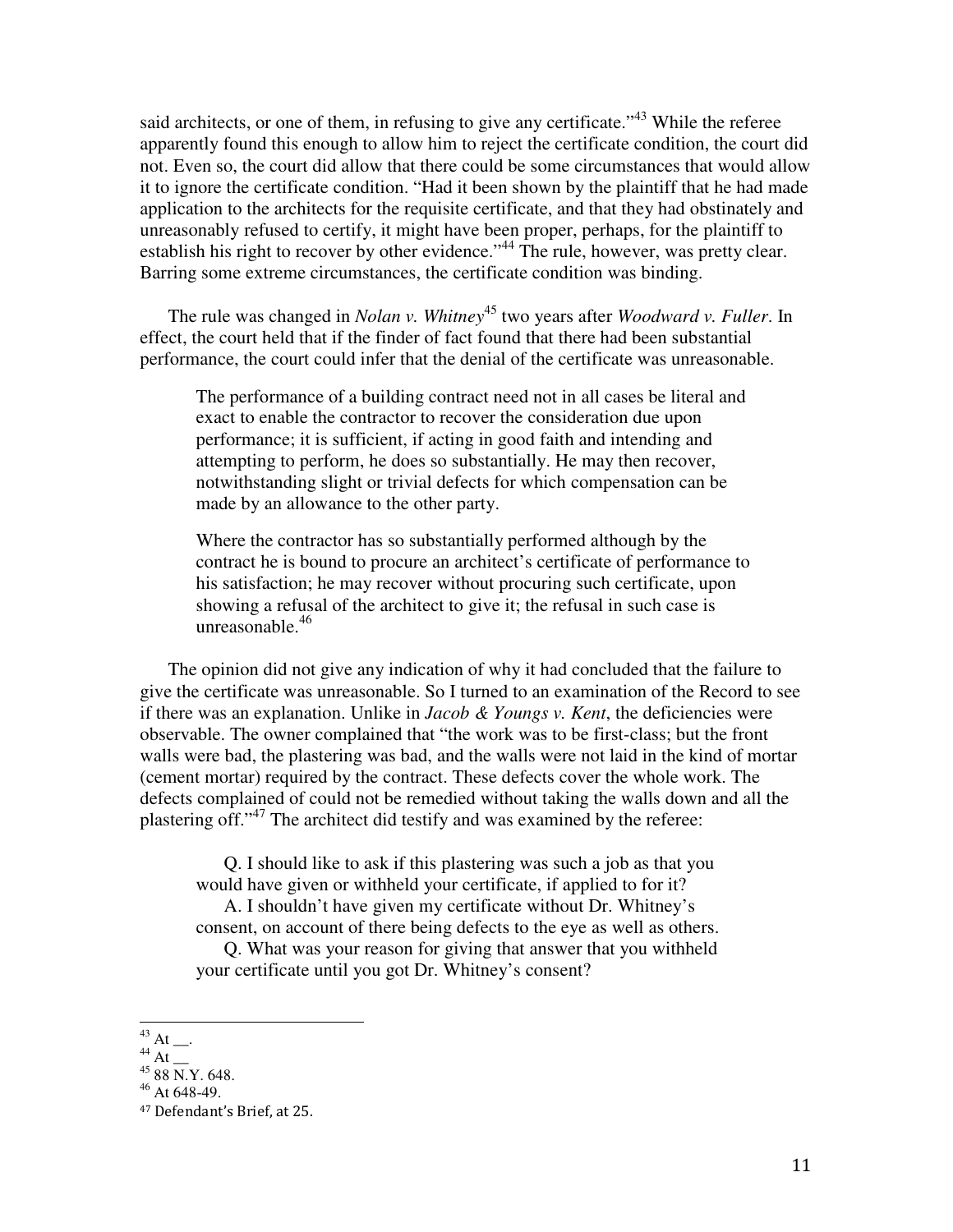A. Because the work was not finished according to the contract. I couldn't conscientiously have given a certificate [the remainder of the answer of the witness is stricken out]

A. Very little variation of a contract would prevent me from giving a certificate. I intend in my business to allow no variation, nothing at all. I found no fault with anything except the plastering. I shouldn't have hesitated to give a certificate for anything but the plastering, and for all of that, but the defects I have mentioned—everything else was good.<sup>48</sup>

The referee then awarded the builder his final payment of \$2,500 less \$200:<sup>49</sup>

I do find and decide

\* \* \*

Third—that the plaintiff in good faith intended to comply with and has substantially complied with and performed the requirements of said contract.

Fourth—I find that there were trivial defects in the plastering, for which a deduction of two hundred dollars should be made from the said last installment.

\* \* \*

Sixth—That no certificate signed by said architect was ever obtained by plaintiff for the said last installment, for the reason that said architect unreasonably and improperly refused to sign the same.<sup>50</sup>

The trial court affirmed the referee's decision:

The work was entirely, and in good faith, completed. From various causes the last coat of plastering was defective in some particulars. There is no evidence to show that these defects were intentional or designed. Every effort was made to remedy them. It was impossible to do so in some trivial particulars and for this the Referee allowed a deduction of \$200. The allowance of this sum is not evidence that the contract was not substantially performed.<sup>51</sup>

The \$200 adjustment should be kept in mind when we consider the remedy issue in the next Section. The rule of *Nolan v. Whitney* became firmly entrenched in New York. The law was described in a brief (one-page!) note in the *Harvard Law Review* twenty years after the decision:

American courts have in general shown greater leniency than the English in regard to the performance of express conditions precedent. In no class

<sup>48</sup> Record, p. 115.

<sup>49</sup> Record, p. 130. There were four prior payments.

<sup>50</sup> Record, p. 130.

<sup>51</sup> Record, p. 146.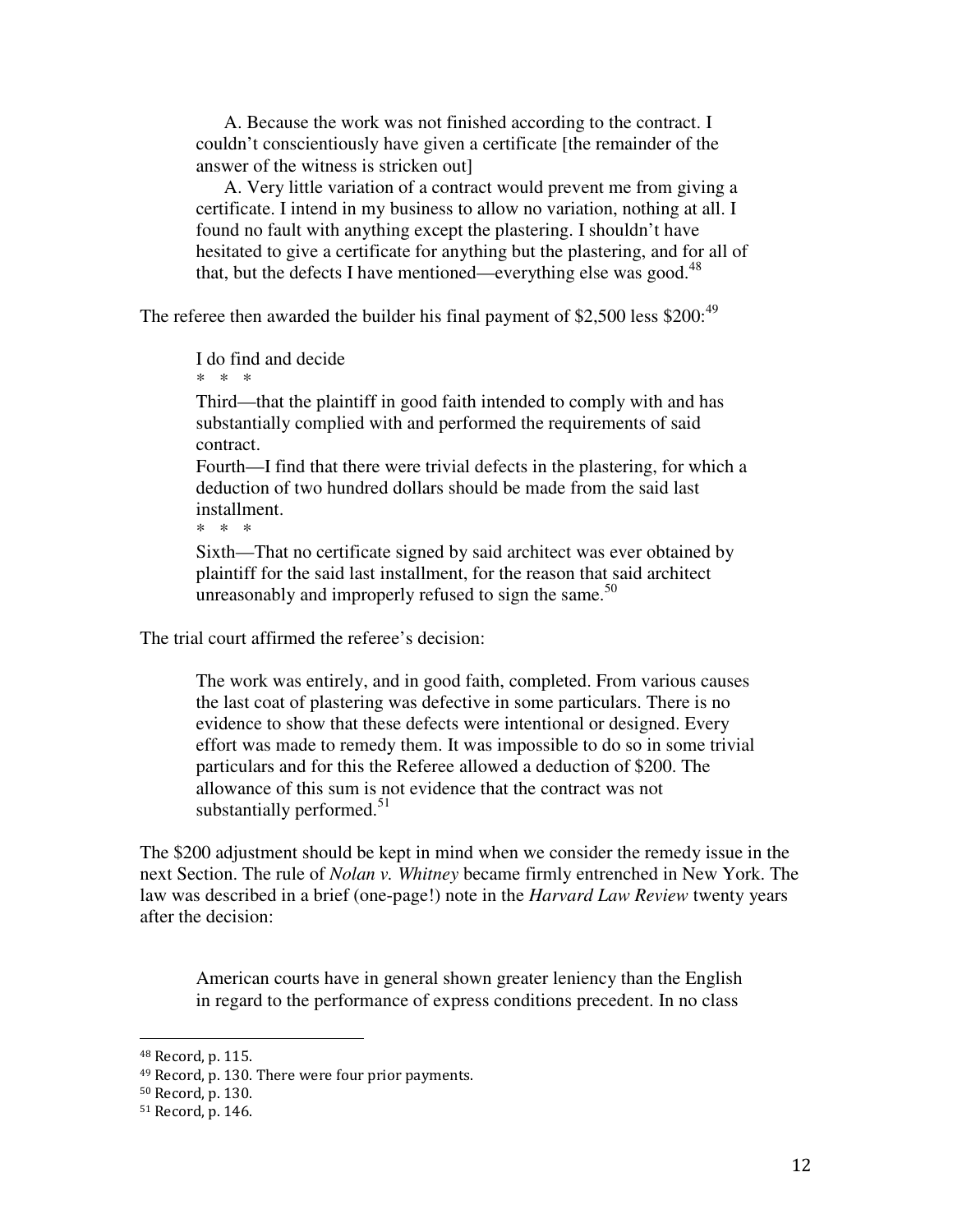of cases is this fact better brought out than in suits on building contracts in which payment is to be made only when the architect's certificate is obtained. In England the builder must produce the certificate; he can only excuse himself by proving collusion between the architect and the defendant. In most of our states fraud or gross mistake in withholding the order will entitle the plaintiff to sue on the contract without it. But in New York, if the plaintiff can persuade the jury that he has substantially performed the contract he can recover in spite of the architect's disapproval. Nolan v. Whitney, 88 N. Y. 648. A recent decision in a circuit court of Ohio adopts the New York view. The plaintiff sued on a building contract containing the usual condition of payment upon presentation of the architect's certificate. He did not produce the certificate, and could not prove fraud. The jury found specially that the architect's reason for refusing the certificate was dissatisfaction with the work. The court, on appeal, sustained a general verdict in favor of the plaintiff on the ground that it was not found that the architect's refusal was reasonable. *Wicket v. Messinger*, 12 Oh. Circ. Dec. 425.<sup>52</sup>

This result did not meet with the approval of the author:

 $\overline{a}$ 

But it is conceived that the true rule is that an honest refusal of the architect to give the certificate, no matter how mistaken he may be, debars the builder from suing on the contract. This rule, while mitigating the harshness of the English doctrine, is yet within the fair meaning of the contract. To make it more lenient is virtually to substitute a jury for the architect. To make it more strict is to acknowledge that the latter need not give an honest judgment. Each of these results is equally undesirable, and the decision of the principal case, tending as it does to enlarge the scope of the New York doctrine, is to be regretted. $53$ 

 A possible justification of the New York rule was forwarded one year before Cardozo's *Jacob & Youngs v. Kent* decision in *Wilson v. Curran.*

<sup>52</sup> Contracts Requiring The Architect's Approval As A Prerequisite To Payment, 15 Harv. L. Rev. 481, 482 (1902)

<sup>&</sup>lt;sup>53</sup> At 482. Another *Harvard Law Review* note, ten years earlier, also recognized the various treatments of the certificate condition:

<sup>[</sup>P]revention by the defendant of performance of the condition will excuse nonperformance. A descending scale of prevention of performance of this particular condition might be thus written: (1) prevention directly by the defendant, or indirectly by his collusion with the architect; (2) prevention by fraud on the part of the architect; and (3) prevention by the unwillingness or unreasonableness of the architect. But of these three, only (1) has the quality of prevention laid in the above rule; namely, prevention by the defendant. Authority and principle agree that (1) excuses non-performance; but on (2) and (3) they part company, (2) being the more conservative rule adopted in this country, , and (3) the more general rule, [citing Nolan v. Whitney]. Builders' Contracts With Architects' Certificate; The True Ground Of Their Decision, 6 Harv. L. Rev. 201 (1892)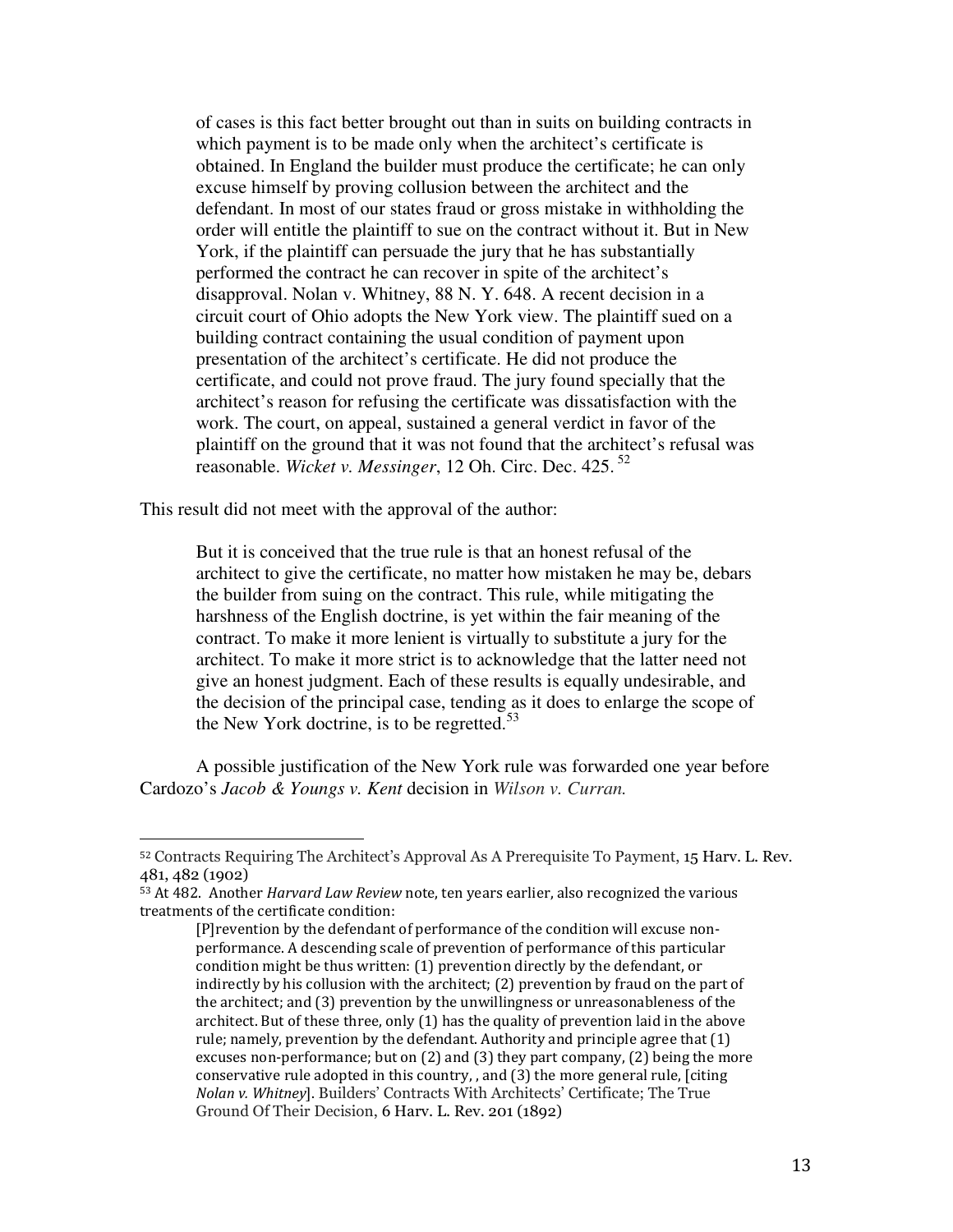The departure of the authorities from the strict application of the rule that, as the architect is the arbitrator, his determination cannot be impeached except for fraud, misconduct, or palpable error on the face of the certificate is due, I think, in part at least, to the fact that in these contracts the architect is employed and paid by the owner. . . . It is a rule growing out of the practical difficulty of the architect's serving two masters, and the milder word 'unreasonable' is under the circumstances preferred by the courts to the words 'constructive fraud.' <sup>54</sup>

#### **C. Cost Versus Value of Completion**

In *Smith v Brady* the architect was asked what it would cost to make the building conform to the contract specifications and on the difference in value between the structures as built and what the value would have been had the building conformed to the contract. The referee did not permit the witness to opine on either matter; the court ruled that this was error. The fact that the witness was to opine on both the cost and value of completion suggests that there was no consensus on the appropriate measure of damages. In *Nolan v. Whitney,* as noted above, the referee reduced the contractor's recovery by \$200 (about 8% of the final payment and 2% of the overall contract price). The Record gave no explanation for this figure, but it is reasonable to infer that the adjustment was based on the loss of value of the building due to the deviation, since the cost of repair would have entailed tearing down the walls.

 When *Jacob & Youngs v. Kent* was decided, the value versus cost of completion question was not a matter of either/or. A 1923 A.L.R annotation distinguished between two situations, one calling for value and the other for cost.

[W]here the defects are remediable without taking down and reconstructing any substantial portion of the building, the amount of deduction from the contract price to which the owner is entitled is the expense of making the work conform to contract requirements.  $*$  \* \* \* \*

Where it is necessary, in order to make the building comply with the contract, and to prevent damage to parts thereof, which would necessitate expensive repairs, that the structure, in whole or in part, be changed, the measure of the owner's damage is the difference between the value of the building as actually constructed and the value it would have had, had it been constructed in accordance with the contract; since to measure the owner's damage by the sum necessary to make the building conform to the contract would, in many instances, inflict an injustice on the contractor, as it would amount to almost as much as the original contract price.

An intentional departure from, or wilful default in the performance of, a substantial stipulation, is, in itself, such bad faith as will bar recovery,

<sup>54</sup> 190 A.D. 581 (1920).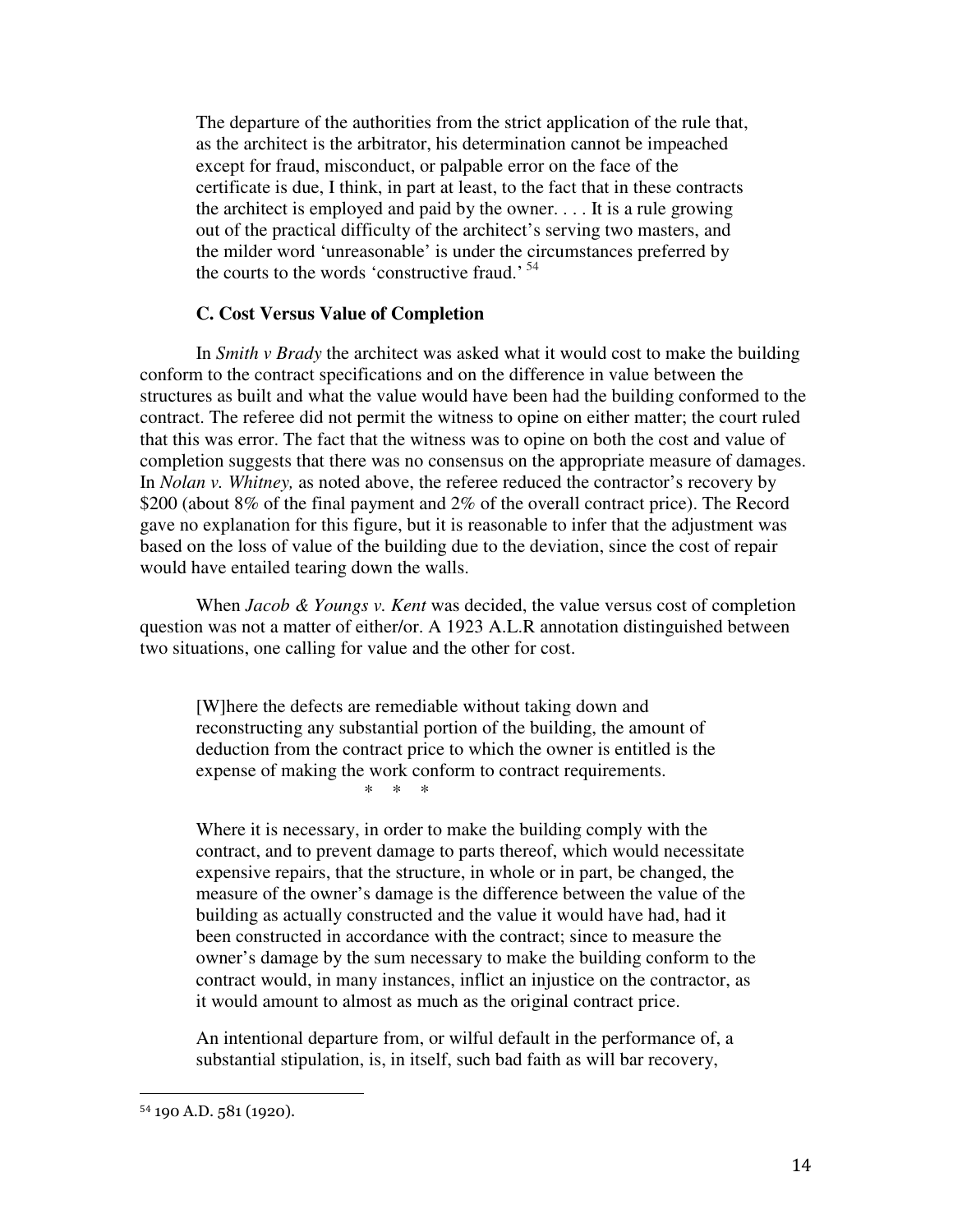regardless of the presence or absence of an intent to obtain some advantage thereby.<sup>55</sup>

#### **II. Back to** *Jacob & Youngs v. Kent*

As I noted, neither Cardozo nor McLaughlin mentioned the certificate condition. Professors Schwartz and Scott state that "the builder . . . did not attempt to impeach the architect's decision. Rather, the builder asked a court to hold that perfect compliance was not a condition to receiving the entire last payment; the court agreed."<sup>56</sup> Given the New York rule, it would not have been necessary to impeach the decision. Nevertheless, contrary to their assertion, the plaintiff did attempt to argue that the architect had been unreasonable. In the Complaint, plaintiff asserted:

That after the completion by the plaintiff of the work required by said contract, the plaintiff duly demanded of the architect named therein that he issue to the plaintiff his certificate of the completion of the said building and of the amount due to the plaintiff under the said contract and for said extra work and materials, but that the said architect has unreasonably and unjustly failed and refused so to do. $57$ 

When the plaintiff attempted to introduce evidence about why the certificate was not given, he was rebuffed:

Q. Mr. Youngs, did you subsequent to the receipt of the letters of March 19th, 1915, and November 23rd 1915, . . . and subsequent to the receipt of the letter of January 6th, 1916, have any conversation with Mr. William Wells Bosworth, the architect, under this contract, with reference to granting you a certificate for your work; a final certificate?

**A.** I did.

Mr. Hardon: One moment. It was alleged the certificate was refused. That is the issue, and it appears now that the certificate was refused because of the failure to perform the contract in respect to the plumbing. The witness has so testified. Under those circumstances any conversation between Bosworth and the witness is not binding upon us.

The Court: I will let him say yes or no to that.

The Witness: I did, yes.

<sup>55</sup> Measure of recovery by building contractor where contract is substantially but not exactly performed 23 A.L.R. 1435

<sup>56</sup> Alan Schwartz and Robert E. Scott, Contract Theory And The Limits Of Contract Law,113 Yale L.J. 541.

<sup>57</sup> Record at \_\_.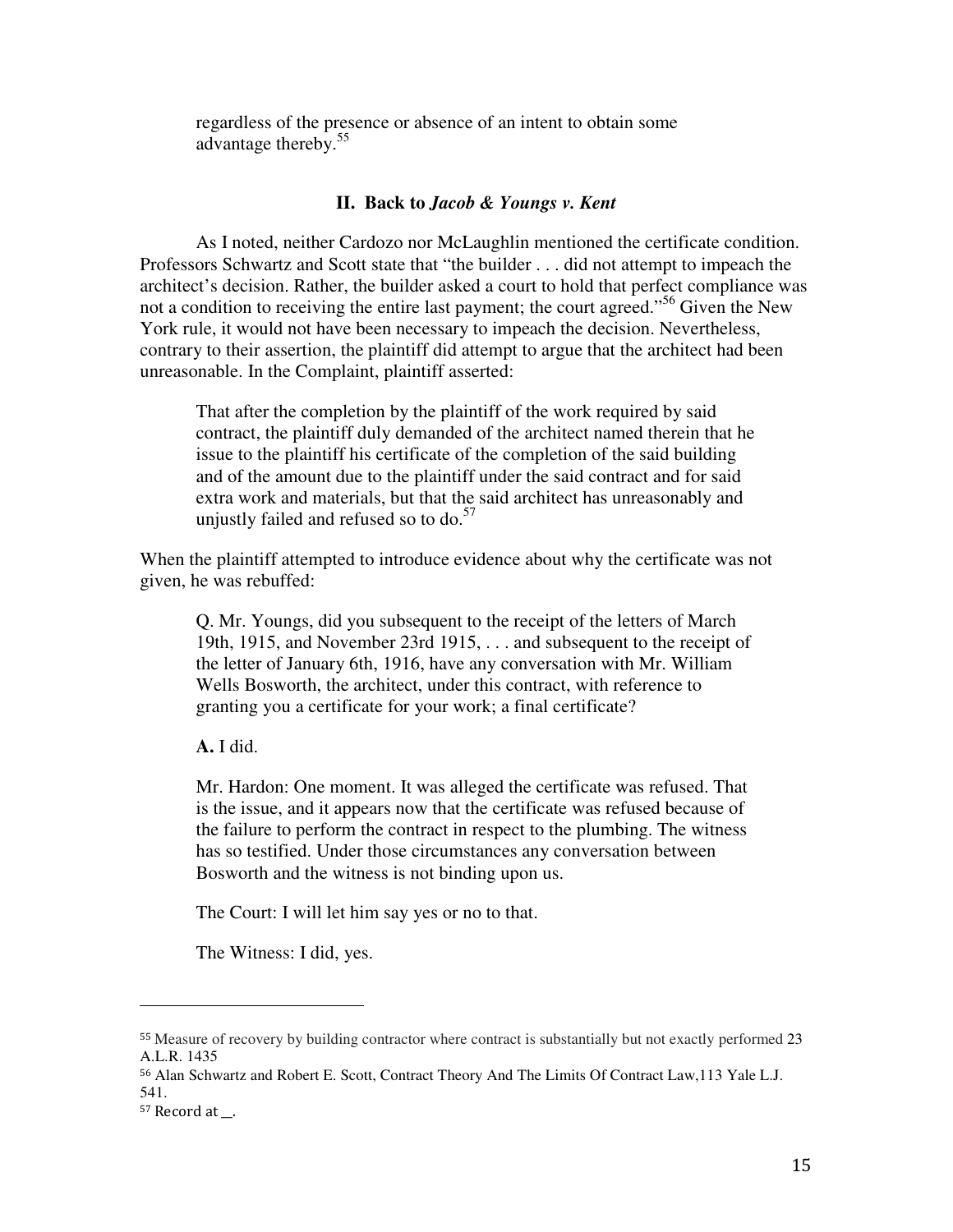Q. What did Mr. Bosworth say to you when you made that request?

Mr. Hardon: Same objection. Objection sustained.<sup>58</sup>

Plaintiff's Brief commented on this exchange: "Mr. Youngs, who had a conversation with the architect relative to the granting of a certificate to the plaintiff, was not permitted to state what the architect said to him concerning the refusal to grant this certificate. It might well be that the architect refused to issue the certificate simply because the owner requested him not to."<sup>59</sup> Not only did Kent's counsel attempt to keep out testimony regarding the architect's reasons, he appears to argue that the architect's opinions are not relevant. That becomes clearer when he raises an objection during the examination of the architect's assistant:

Mr. Hardon: One moment; that is not an issue in this case and we are not bound by the witness's opinion. He is not one of our employes. He is the employe of Mr. Bosworth: that is all. Mr. Bosworth has no power under this contract to waive any defects, much less has the witness any such power, so nothing he could do could bind us. I object to it as incompetent, irrelevant and immaterial. $60$ 

If the architect's certificate were a condition of payment, the condition would be binding on the owner as well; the architect would surely have the power to waive any defects if he viewed them as insignificant.

Kent's counsel recognized that it was unnecessary to prove the architect's unreasonableness directly: "The absence of a certificate is a complete defence to this action, unless the plaintiff made out a case of substantial performance. Thus the sole issue on the trial was *substantial* performance of the plumbing specifications."<sup>61</sup> The certificate condition, therefore, dropped out of the case. Again, in his brief Kent noted the limited issues on appeal and this did not include the applicability of the certificate condition.

The judgment of the trial Court was reversed "upon questions of law". The only questions of law in the case are: (a) Whether on the proofs the plaintiff made out a case of substantial performance; (b) Whether material error was committed by the trial-Court in excluding evidence tending to show that the pipe substituted by the builder for Reading pipe was as good and costly as Reading pipe. $62$ 

 So, the certificate condition was off the table. Plaintiff's argument that it had substantially performed emphasized that it could only make that claim if its mistake had

 $58$  Record at  $\_\_$ .

 $\frac{59}{10}$  Brief at 6-7. It is odd that the counsel used "might well be." If that was what had been said, a less ambiguous phrasing would have been appropriate.

 $60$  Record at  $\_\_$ .

 $^{61}$  Kent Brief, p. 3. (emphasis in original)

 $62$  Kent Brief, p. 7.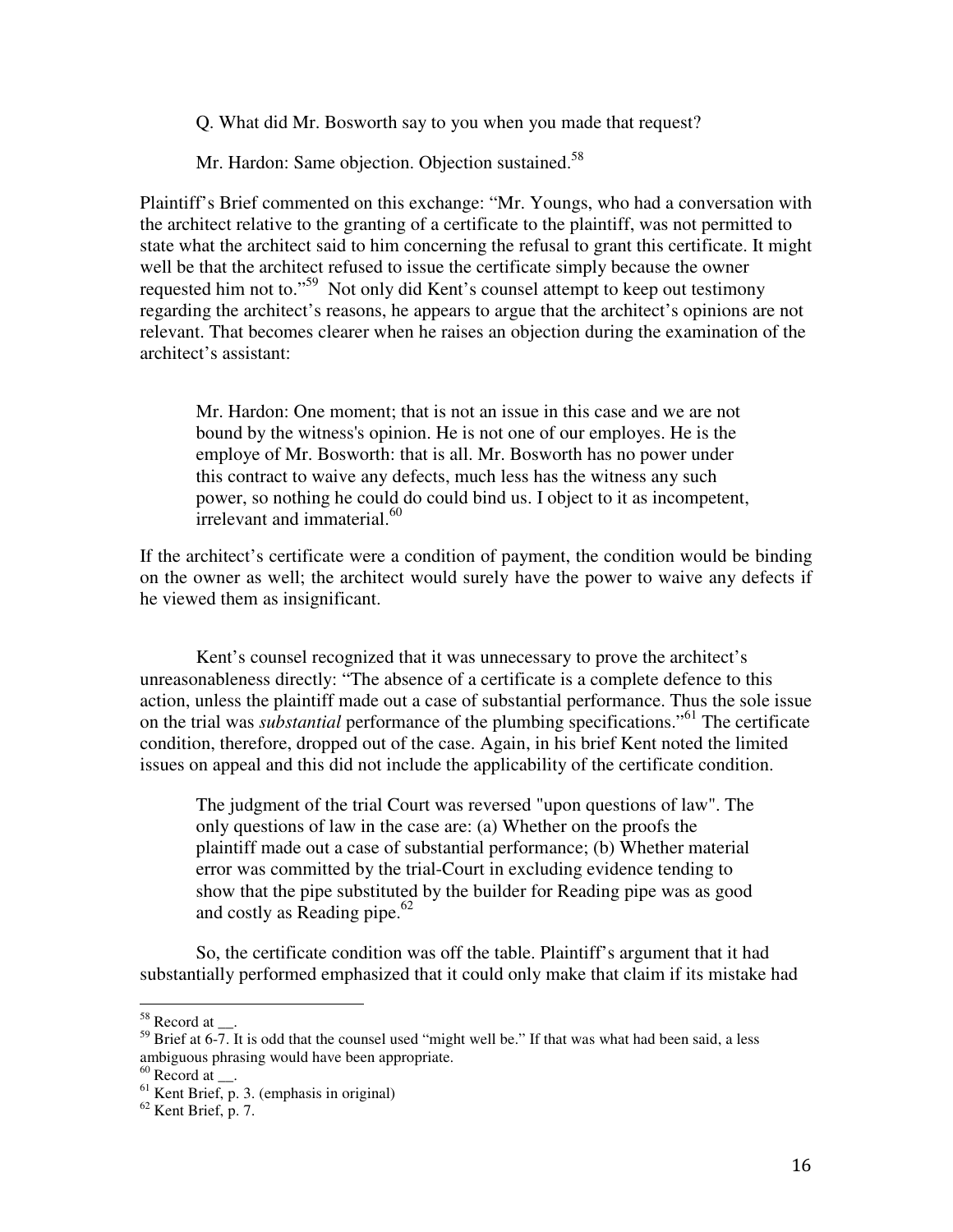been inadvertent and not willful. "The cases of *Smith* vs. *Brady* (17 N. Y. 173), *Schultze*  vs. *Goodstein* (180 N. Y. 248), and *Spence* vs. *Ham* (163 N. Y. 220), all have to do with *wilful* and *intentional* departures from the contract. Of course, the plaintiff is making no claim here that if it knowingly deviated from the specifications it is entitled to recover."<sup>63</sup> The Appellate decision emphasized the lack of willfulness:

If this had been done deliberately, plaintiff could not have claimed complete or substantial performance, for it had no right to willfully disregard the provisions of the contract or specifications. But where by inadvertence or mistake a minor deviation has been made, which involves no damage to the defendant, and defendant takes possession of and continues to use the building, without seeking to disturb in any respect the work done by the contractor, the contractor is entitled to prove that he had substantially performed, that the defendant suffered no damage through such innocent mistake, and that what the owner received is what he had the right to expect to get under his contract. $64$ 

A strong case can be made that Jacob & Youngs' behavior was not willful given the law at the time. McLaughlin thought otherwise, as did the trial judge in the first trial. "The substitution of other pipe for 'Reading' was not a deviation from the specification. It was a departure and not through inadvertence or mistake, but through inexcusable negligence."<sup>65</sup> The jury in the first trial, on the other hand, found that it was not willful, as did the Appellate court and Cardozo. There seems to be a lot of "proof by adjective." Professor Scott argues that the breach was willful, using Judge McLaughlin's characterization as his basis. The untaken precaution, he argues, was negligently failing to inspect the pipe when it was delivered:

The question, then, is whether the contractor's behavior in *Jacob & Youngs* sufficiently satisfied the "inefficient behavior" test to justify invoking the willful breach doctrine and considering fault in the assessment of damages. Virtually all the ensuing commentary has accepted Cardozo's characterization of the contractor's behavior in *Jacob & Youngs* as accidental and has justified the nonwillful characterization of the breach. Unfortunately, however, that characterization appears to be false. The extraordinary costs of completion in *Jacob & Youngs* resulted from the contractor's failure to inspect the pipe to ensure that it complied with the contract specifications.<sup>66</sup>

However, if we accept the majority's version that there was no difference between the different brands of pipe, then the indifference to brand name of Jacob & Youngs' foreman, the plumbing subcontractor's foreman, and the architect's representative (all of

<sup>&</sup>lt;sup>63</sup> Plaintiff Brief, p. 17.

<sup>64</sup> 187 A.D. 100, 102-3.

 $65$  Kent Brief, p. 22.

<sup>66</sup> Robert E. Scott, In (Partial) Defense of Strict Liability in Contract, 107 Mich. L. Rev. 1381, 1385-6 (2009).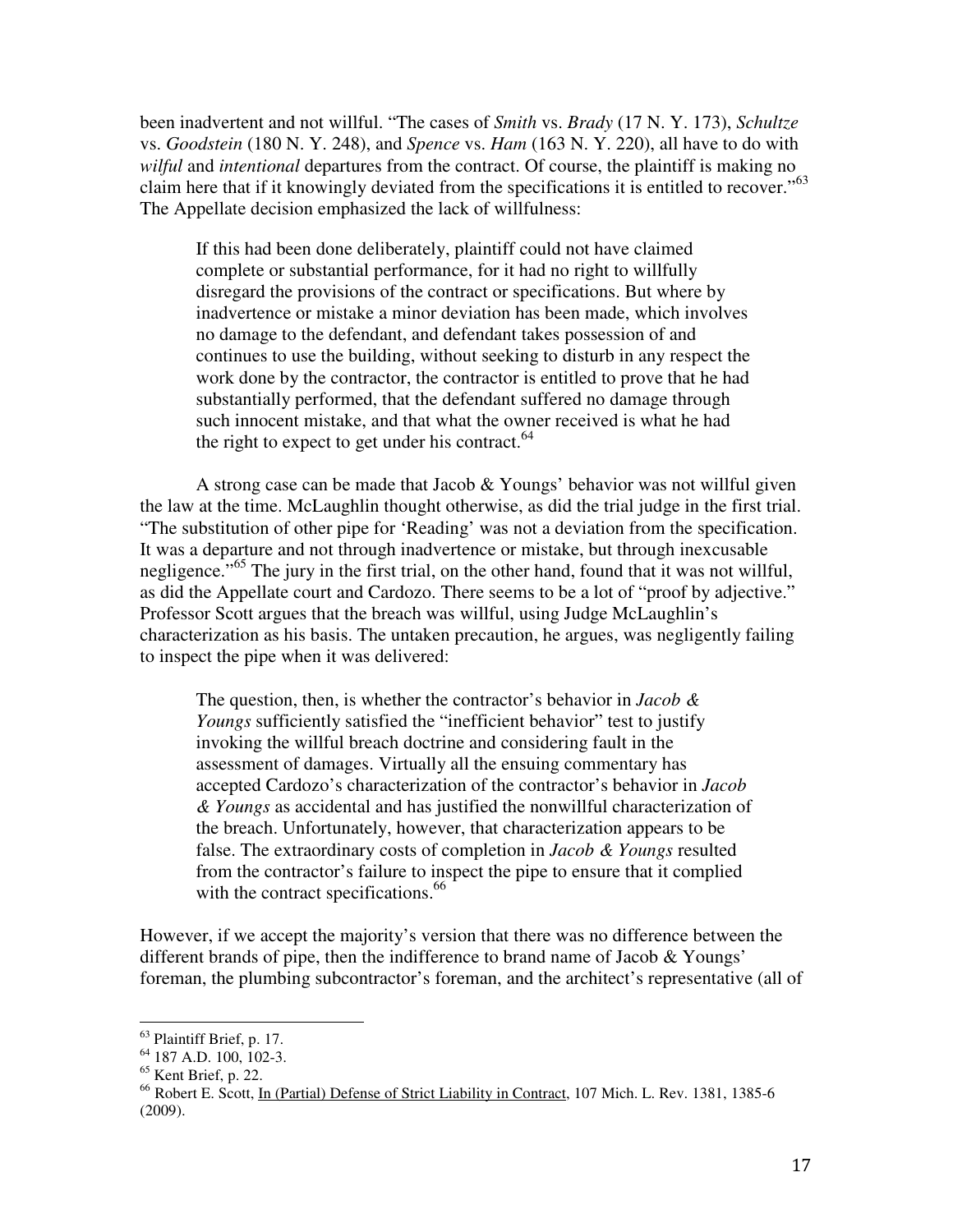whom did not recognize the non-Reading pipe) is not surprising. The criterion, recall, was that the contractor had acted in bad faith. It is hard to see how the use of the nonconforming pipe could be characterized as bad faith, given precedents like *Woodward v. Fuller* and *Nolan v. Whitney.* 

I have long been puzzled by the role of cost of completion in this decision. As Cardozo noted: "It is true that in most cases the cost of replacement is the measure. The owner is entitled to the money which will permit him to complete, unless the cost of completion is grossly and unfairly out of proportion to the good to be attained."<sup>67</sup> The case is often cited as an illustration of the divergence between the cost and value of completion. Yet the cost of completion did not seem to be an issue. It did not appear that Kent was suing for the cost of completion; he only was defending himself from having to make the final payment. I could not understand why he did not ask for full cost of completion damages, in effect clawing back some of the previous progress payments. The record provides two answers. First, he did counterclaim for \$10,000.<sup>68</sup> However, the counterclaim was subsequently withdrawn.<sup>69</sup> Second, the contract dealt with the matter. If the contractor failed to perform, the contractor would not be entitled to "further payments." If the owner hired someone to continue the work, the contractor would be liable for those additional expenses; but since Kent did not attempt to replace the nonconforming pipes, the contract limited the contractor's exposure to the final payment of 5% of the contract price.<sup>70</sup>

The contract did not, therefore, restrict the remedy options to cost versus value. The standard contract at the time capped the contractor's liability. He would not be able to collect the final payment, but none of the previous payments would be clawed back. If the owner found the defect worth remedying, the cost of that remedy would be charged to the contractor and set off against the final payment. If the owner did not find the defect of sufficient importance to warrant remediation, compensation would either be forfeiture of the last payment or the lost value—although it is not clear whether that would be market value or idiosyncratic value of the particular plaintiff.

 McLaughlin noted that the plaintiff had failed to show what it would cost to remove the pipe.<sup>71</sup> While that would have been relevant if replacing the pipe were a realistic possibility, it was irrelevant in this case. The cost of remedying the "error" almost certainly exceeded the final payment. The counterclaim of \$10,000 gives some indication of the cost. Kent acknowledged that in his Brief:

 $67$  At 244.

<sup>68</sup> Record, at 14.

<sup>69</sup> Record, at 18.

 $70$  The relevant contract language was in Article V of the contract at page 101 of the Record. Article IX of the contract set the final payment at 15%; this was also the case in Article IX of the contract between the contractor and the plumbing subcontractor. There is no explanation of why the 15% hold-back had been transformed into a 5% hold-back. The contractor-subcontractor contract had nearly identical language. If, hypothetically, the deviation could have been repaired for \$2,000 and Kent, in fact, had it done, then the cost could have been shifted to the subcontractor; while the cost would have been less than 3% of the contractor's fee, it would have been about 1/3 of the sub's fee.

 $^{71}$  At 247.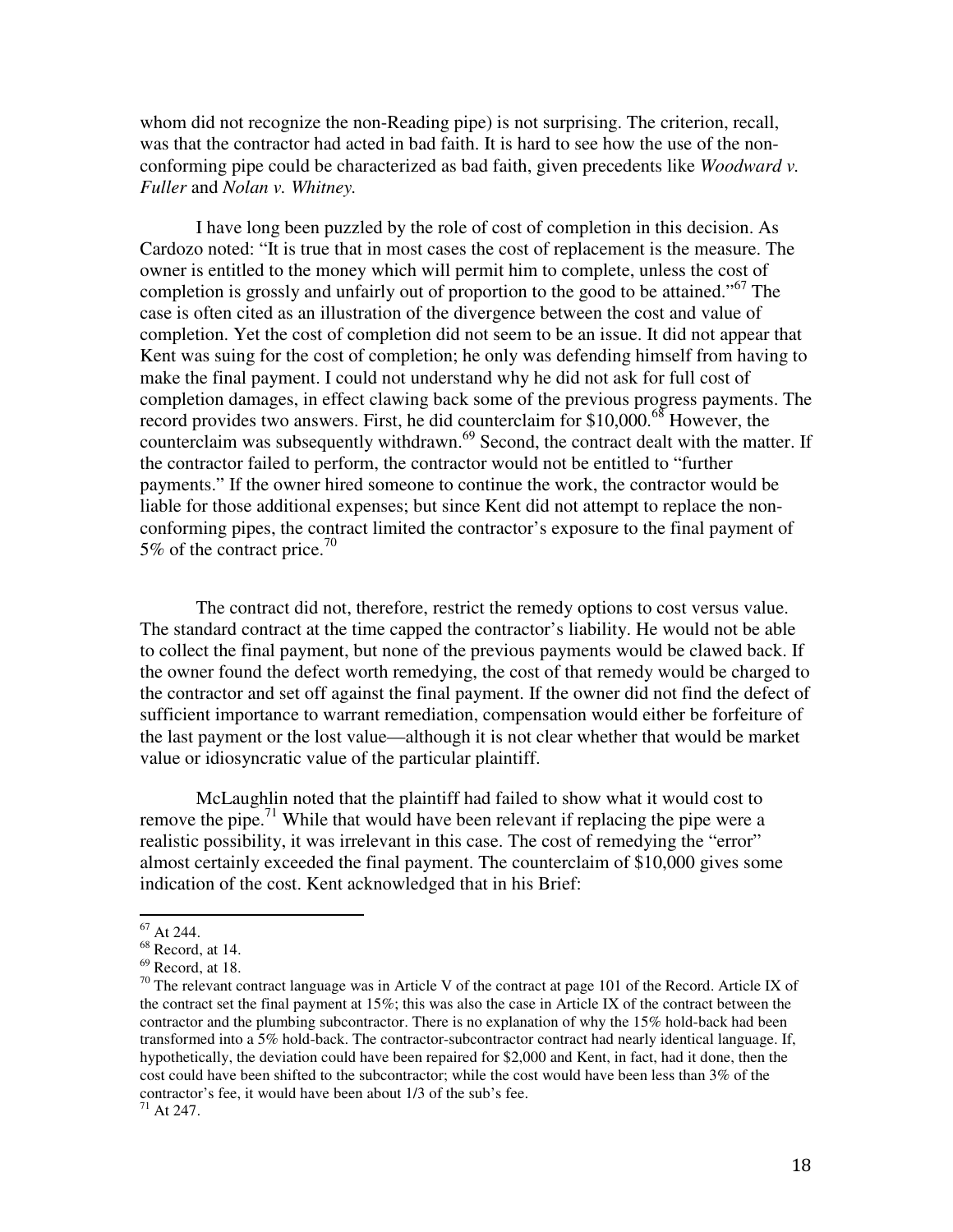In the case at Bar there was a total failure to offer any such proof, and the reason is not far to seek. With the progress of the European War all plumbing costs, both wages and supplies, were mounting to unprecedented heights. The same was true of all other costs which would have been incurred in restoring walls, floors, ceilings and tiling. That is why, in the plaintiff's words (its brief . . .), it was not a "practical thing" for it to complete performance. The cost would have far exceeded the trifling balance remaining unpaid on the contract.<sup>72</sup>

 The decision gave the contractor his final payment with a possible adjustment to reflect the difference in value. In a per curium opinion the court held that the appropriate adjustment was zero. So, after almost seven years Jacob & Youngs was finally paid. Cardozo's rationale was phrased in rather flowery language that somewhat obscured the reasoning: "Intention not otherwise revealed may be presumed to hold in contemplation the reasonable and probable. If something else is in view, it must not be left to implication. There will be no assumption of a purpose to visit venial faults with oppressive retribution."<sup>73</sup> He continued: "This is not to say that the parties are not free by apt and certain words to effectuate a purpose that performance of every term shall be a condition of recovery. That question is not here. This is merely to say that the law will be slow to impute the purpose, in the silence of the parties, where the significance of the default is grievously out of proportion to the oppression of the forfeiture."<sup>74</sup> But, as other commentators have noted, the contract did include those "certain words."<sup>75</sup>

 I think that this can be translated into more mundane language. The court recognizes that the owner has an incentive to latch onto any defect or deviation, no matter how trivial, to avoid payment. The court will reject the owner's position if it believes that the deviation claim is opportunistic or strategic. There are tradeoffs. If the courts routinely find substantial performance, owners will find it more difficult to satisfy their idiosyncratic preferences—the Doric columns of *Smith v. Brady* and McLaughlin's dissent. Kent made the argument forcefully in his brief:

The opinion of the Appellate Division is thus far from convincing. If it is law, it is new law. If it is law, *Smith v. Brady, Spence v. Ham, Schultze* v. *Goodstein,* and the recent case *Steel S &* C. C*o. v. Stock* cease to be law. If it is law, provisions in a building contract against alterations in the work or specifications without consent, for the removal or replacement of condemned material, and for full performance and completion of the contract according to its terms, have lost all force and effect. If it is law, builders become an irresponsible class, and owners contracting for what they want can be compelled to pay for what they do not want.<sup>76</sup>

 $72$  At 11.

 $73$  At 242.

<sup>74</sup> At 243-44.

<sup>&</sup>lt;sup>75</sup> See, for example, Ching, at \_\_ and Peter A. Alces, <u>On Discovering Doctrine: "Justice" in Contract</u> Agreement, 83 Wash. U. L.Q. 471, 488 (2005).

 $76$  Kent Brief, p. 20.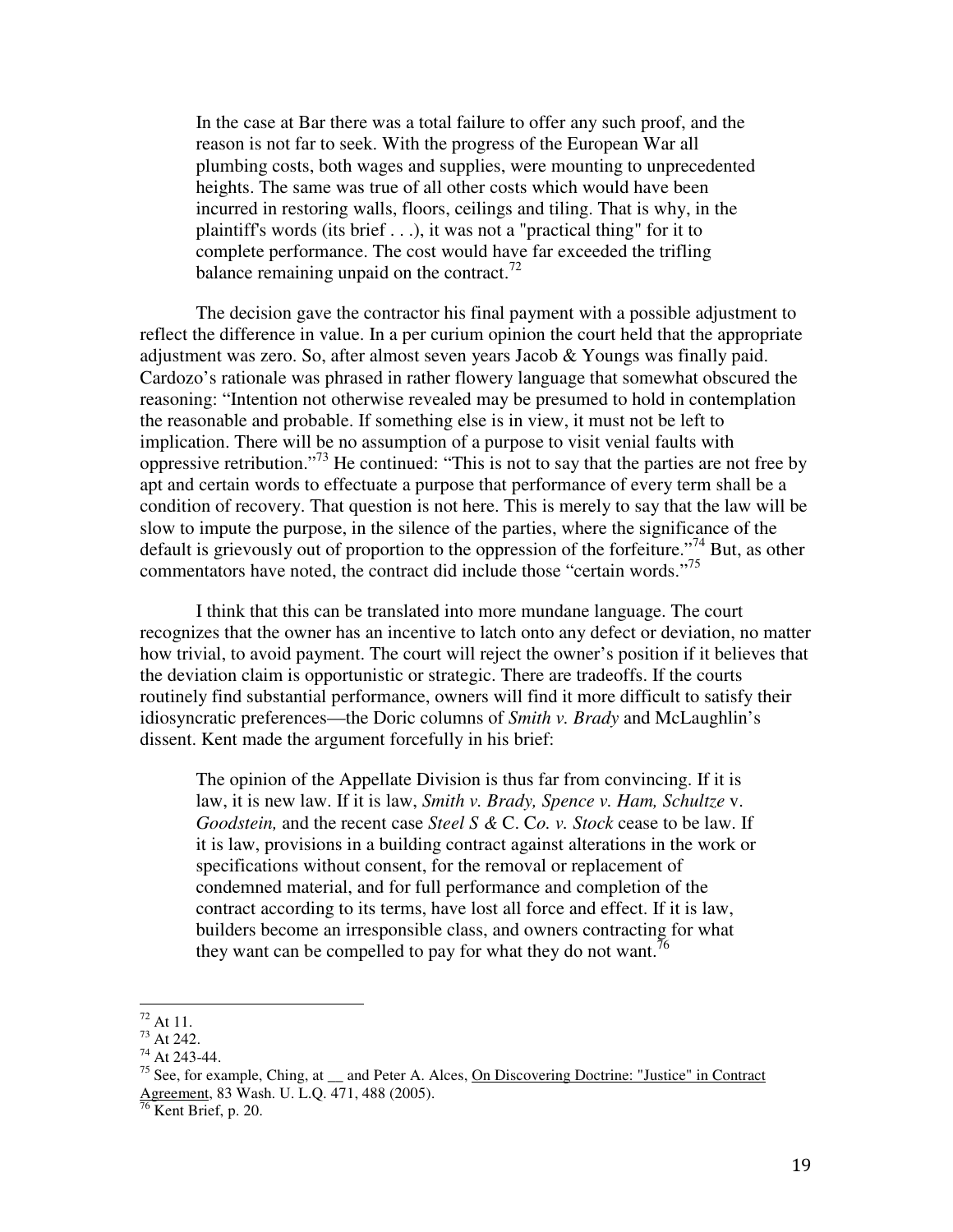But what if the courts erred in the other direction? Contractors might have to incur greater costs to make it less likely that an insignificant deviation would result in a substantial loss. In this particular case, the extra costs (monitoring the pipes identity as they arrived) would have been trivial, as Schwartz and Scott noted. But Kent could have picked other nits and the contractor would have had to be concerned with other possible claims of deviations. <sup>77</sup> Cardozo did not say so, in so many words, but I think it is pretty clear that he believed Kent's claim to be purely strategic and that if Kent had had to testify he would not have been able to produce a reason for why Reading Pipe was important.

## **III. The Lessons of** *Jacob & Youngs v. Kent*

### **A. Cost Versus Value of Completion**

Courts have generally followed *Jacob & Youngs v. Kent* in dealing with the cost versus value of completion.<sup>78</sup> Schwartz and Scott argue that this is a mistake. They argue that the efficient default rule would be to award the cost of completion even in cases in which it greatly exceeds the value of performance. Their concern, like that of Kent's counsel, above, is that a lesser remedy would not give the contractor adequate incentives. "But a prepaid seller's incentive to invest efficiently in cost reduction is materially reduced if her damage exposure for failing to invest is capped by the market delta. Costof-completion damages in these cases thus function as an efficient deterrent against this moral hazard."<sup>79</sup>

The market value (or market delta, in their terminology) test, they argue, is a freefloating standard, too vague to give the builders appropriate incentives:

The market delta rule lacks predictability because it is a vague standard that is not grounded in particular parties' circumstances. In the economic waste case, a buyer is restricted to diminished value when cost-ofcompletion damages would greatly exceed the market delta. The extensive case law following *Jacob & Youngs, Inc. v. Kent* further qualifies the economic waste doctrine by requiring that a seller's default be in "good faith." If her breach is willful or in bad faith, the buyer presumably can recover cost-of-completion damages. The instructions to the parties and courts that cost-of-completion damages cannot be "too high" or that parties must behave in good faith and not "willfully" are acontextual and vague: They are not given content either by contract terms or by legal

 $77$  There was some evidence that Kent was dissatisfied with the job and was searching for a reason to not make the final payment; see Danzig and Watson, p.

<sup>&</sup>lt;sup>78</sup> See Josh M. Leavitt and Daniel G. Rosenberg, Toward A Unified Theory of Damages in Construction Cases: Part I — Navigating Through the Diminution of Value vs. Cost of Repair Debate in Defect Cases and Allocating Burdens of Proof, The American College of 2 Construction Lawyers Journal (2014); and John P. Ludington, Modern status of rule as to whether cost of correction or difference in value of structures is proper measure of damages for breach of construction contract 41 A.L.R.4th 131. (Originally published in 1985).

 $79$  Schwartz and Scott, p. 1619.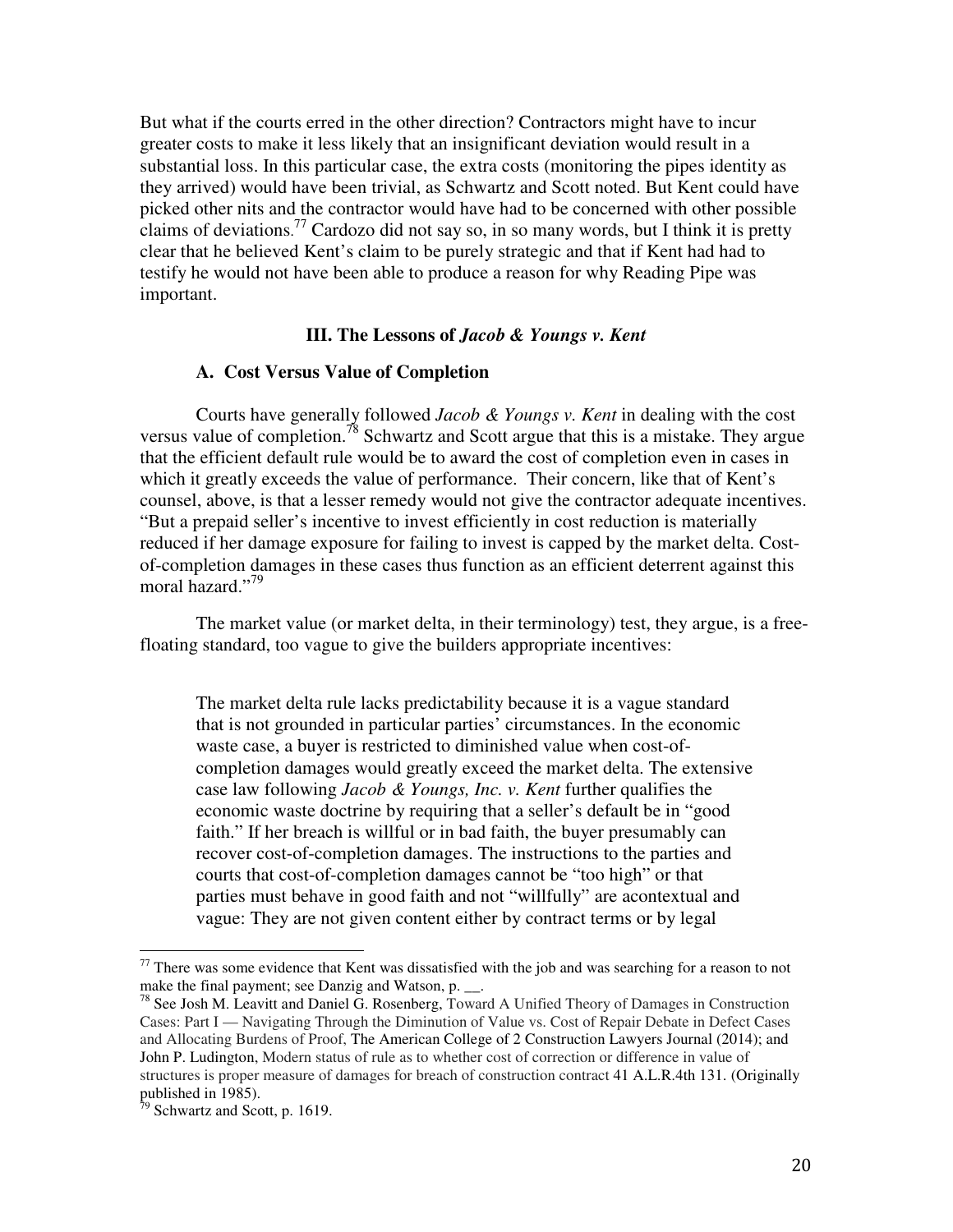rules that reflect the specific contexts in which parties function. Freefloating standards such as these give parties and courts little guidance. As a result, these standards fail to motivate sellers to take efficient precautions against ex post cost increases, and they encourage strategic breaches whose object is to extort more favorable terms than a party could obtain in the initial contract.<sup>80</sup>

"Indeed," they argue, "there is substantial evidence that parties prefer cost-ofcompletion damages . . . in the construction cases exemplified by *Jacob & Youngs Inc. v. Kent*<sup>81</sup>. As evidence they cite the standard construction contract of the American Institute of Architects. (AIA): "The Contractor shall promptly correct Work. . . failing to conform to the requirements of the Contract Documents, whether discovered before or after Substantial Completion and whether or not fabricated, installed or completed. Costs of correcting such rejected Work, including additional testing and inspections and compensation for the Architect's services ... shall be at the Contractor's expense."<sup>82</sup>

The evidence does not support their claim. Recall that in Kent's contract the liability was capped at the final payment. In the modern contract, the AIA form they cite, the remedy rule is spread over three clauses: 2.4.1, 12.2.1.1, and 12.3.1. The first two require that the contractor bear the costs of repair incurred either by itself or by a replacement chosen by the owner. The third deals with the case in which the defect is not corrected. If the owner accepts the work, "instead of requiring its removal or correction . . . the Contract Sum will be reduced *as appropriate and equitable*."<sup>83</sup> The parties do, it appears, contract into a free-floating standard. That standard entails both a fault (willfulness, inadvertence) aspect and a monetary (market value, idiosyncratic value, cost of completion, perhaps jury whim) aspect.<sup>84</sup> It is restricted to the class of cases in which the cost of completion exceeds the idiosyncratic value of the owner, for otherwise the owner could pay someone else to complete the project and have the original contractor pay. If the deviation were inadvertent, the outcome would likely be market value. The more egregious the contractor's behavior, the greater the potential liability. Whether it would be capped by the final payment, as in the Kent contract, I can't say. But the use of "appropriate and equitable" suggests that the contractor's liability would increase the more willful its behavior.

In effect this is Cardozo's outcome. Cardozo seemed to suggest that willfulness would be an on/off switch while the form contract suggests it would be more like a

l

<sup>&</sup>lt;sup>80</sup> Schwartz and Scott, p. 1662.

 $81$  P. 1630.

<sup>82</sup> AIA Doc. A201, 27, art. 12.2.1.1.

<sup>&</sup>lt;sup>83</sup> 12.3.1. (emphasis added). This is from the 1997 version, which they cite. The most recent revision, in 2014, makes some changes (including the numbering), but the essential features for our purposes are the same.

<sup>&</sup>lt;sup>84</sup> Schwartz and Scott claim that the courts routinely award market damages thereby short-changing owners with idiosyncratic tastes. (p. ) For illustrations of courts awarding damages based on the owner's special interests see Levitt and Rosenberg, pp. 10, 11. They suggest that the burden of proof on proving subjective (idiosyncratic) rather than objective (market) losses would be on the owner.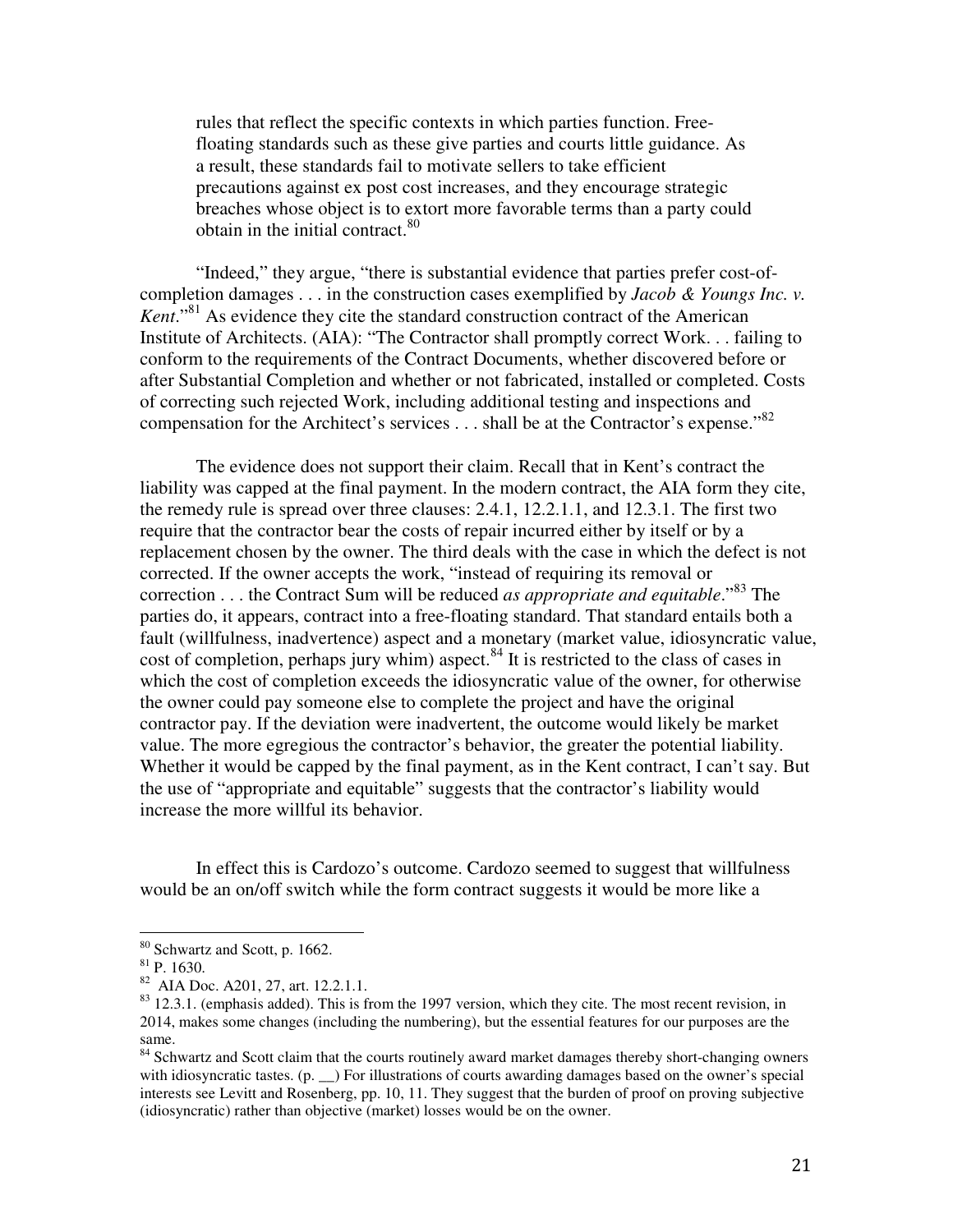dimmer.<sup>85</sup> The significant point is that cost of completion is the remedy in the normal case in which the costs are actually incurred; the standard appears sufficiently flexible so that cost of completion would also be the remedy if the costs should have been incurred, but for some reason (perhaps liquidity concerns) they were not. When the costs were not incurred because the costs were significantly greater than the benefits (either market value or idiosyncratic tastes), the loss would be restricted to the value unless the contractor's behavior were sufficiently egregious; in that case the award might be based on the cost of completion.

 So, contrary to the Schwartz-Scott claim, the market evidence tends to support the *Jacob & Youngs v. Kent* rule. If some of the defects are correctible but others, like Kent's plumbing, are not, the remedy might entail a mix—completion costs for the remediable elements, value for the others. The casebook standard, *Plante v. Jacobs*, <sup>86</sup> did use such a mix. For cabinet installation and similar problems the homeowner was awarded the cost of completion. But for the wall that was in the wrong place, off by a foot, the court looked to market value and concluded that the misplacement would have no effect on the value of the house.  $87$ 

#### **B. The Architect's Certificate**

The big puzzle for me was what happened to the architect's certificate condition. The foregoing explains how it disappeared from the case. The rule of *Nolan v. Whitney* goes too far. The rule suggested in the venerable *Harvard Law Review* note, cited above, seems far more sensible: "an honest refusal of the architect to give the certificate, no matter how mistaken he may be, debars the builder from suing on the contract."<sup>88</sup> Proof of substantial performance might be relevant in building a case questioning the architect's honesty, but the focus would have to be on the architect's motive, not his competence. While *Jacob & Youngs v. Kent* dealt with the architect's unreasonable denial of a certificate, there is a symmetric problem—the unreasonable issuing of the certificate to the detriment of the owner. Indeed, if the owner were a one-shot player and the contractor a repeat player, the unreasonable issuance of a certificate might be the more significant problem.<sup>89</sup>

<sup>&</sup>lt;sup>85</sup> In practice, I doubt that Cardozo would have confined willfulness to the on/off choice; more likely, he would have approved Corbin's sliding scale (note xx, infra).

<sup>86</sup> Plante v. Jacobs, 10 Wis. 2d 567, 103 N.W.2d 296 (1960).

 $87$  The plaintiff conceded he failed to furnish the kitchen cabinets, gutters and downspouts, sidewalk, closet clothes poles, and entrance seat amounting to \$1,601.95. . . . The defendants especially stress the misplacing of the wall between the living room and the kitchen, which narrowed the living room in excess of one foot. The cost of tearing down this wall and rebuilding it would be approximately \$4,000. The record is not clear why and when this wall was misplaced, but the wall is completely built and the house decorated and the defendants are living therein. Real estate experts testified that the smaller width of the living room would not affect the market price of the house. (pp. 297-98) The court did not note whether the owner attempted to introduce evidence regarding any idiosyncratic value.

<sup>&</sup>lt;sup>88</sup> See Note \_\_, infra.

<sup>&</sup>lt;sup>89</sup> If the owner were a developer, then it too would be a repeat player.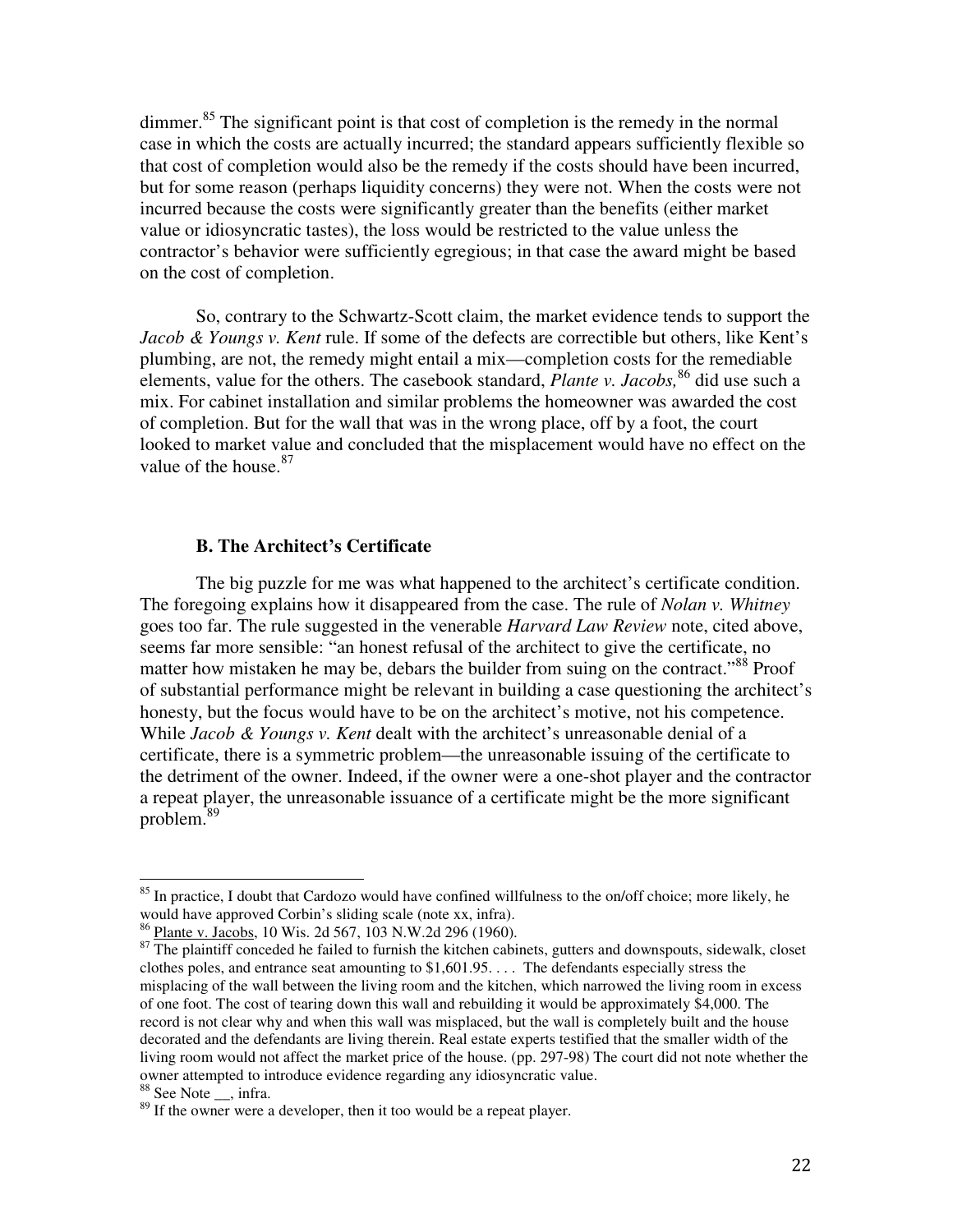The law in most American jurisdictions embodies the "honest refusal" standard. However, the AIA standard contracts give a bit less deference to the architect. Thus, the standard form for contracts of "limited scope" which would include single family dwellings (A107) makes the architect's certificate only one of three conditions precedent for final payment: "Final payment, constituting the entire unpaid balance of the Contract Sum, shall be paid by the Owner to the Contractor when the Work has been completed, the Contract fully performed, and a final Certificate for Payment has been issued by the Architect."<sup>90</sup> Both this document and AIA 201 (the more general building contract) say that the architect certificate is "final and binding." However, the architect's decision is not really final; it must be filtered through mediation and/or arbitration if one of the parties desired: "The Architect will approve or reject Claims by written decision, which shall state the reasons therefor and which shall notify the parties of any change in the Contract Sum or contract time or both. The approval or rejection of a claim by the Architect *shall be final and binding on the parties but subject to mediation and arbitration*."<sup>91</sup> Claims regarding structural items would be subject to mediation/arbitration, but aesthetic or artistic claims would not be: "Any claims arising out of or related to the Contract, except Claims relating to aesthetic effect . . . shall . . . be subject to arbitration. Prior to arbitration, the parties shall endeavor to resolve disputes by mediation."<sup>92</sup> So, if Kent's mansion had been built under the modern form contract, the architect's decision to not produce the certificate would have been subject to mediation and then arbitration.<sup>93</sup> The additional layers of independent third parties make it extremely unlikely that nowadays the issue of architect unreasonableness would make its way to court.

### **IV. Concluding Remarks**

Schwartz and Scott's empirical study suggests that where the cost of completion greatly exceeds the market value of completion, American courts opt for the value remedy. They argue that restricting the buyer to a market value remedy creates a serious moral hazard problem. With a single price the seller (or builder) provides the buyer with two things, the promise to build and the promise to repair. By awarding the value, not the cost, the courts effectively ignore the second promise. A "prepaid seller's incentive to invest efficiently in cost reduction is materially reduced if her damage exposure for failing to invest is capped by the market delta. Cost-of-completion damages in these cases

 $90$  Bauer v. Klement, 156 Wis.2d 467 (1990) (unpub. Op., p. 5)

 $91$  AIA 201, §4.4.5. (emphasis added)

<sup>&</sup>lt;sup>92</sup> AIA 201, §4.6.1. AIA 107 makes a similar distinction: "The Architect will be the interpreter of the requirements of the Contract Documents. He will make decisions on all claims, disputes or other matters in question between the Contractor and the Owner.... The Architect's decisions in matters relating to artistic effect will be final.... All other decisions of the Architect, except those which have been waived by the making ... of final payment, shall be subject to arbitration upon the written demand of either party." §8.5.

<sup>&</sup>lt;sup>93</sup> Both the Kent contract and the subcontractor contract included arbitration clauses, but apparently none of the parties opted for it.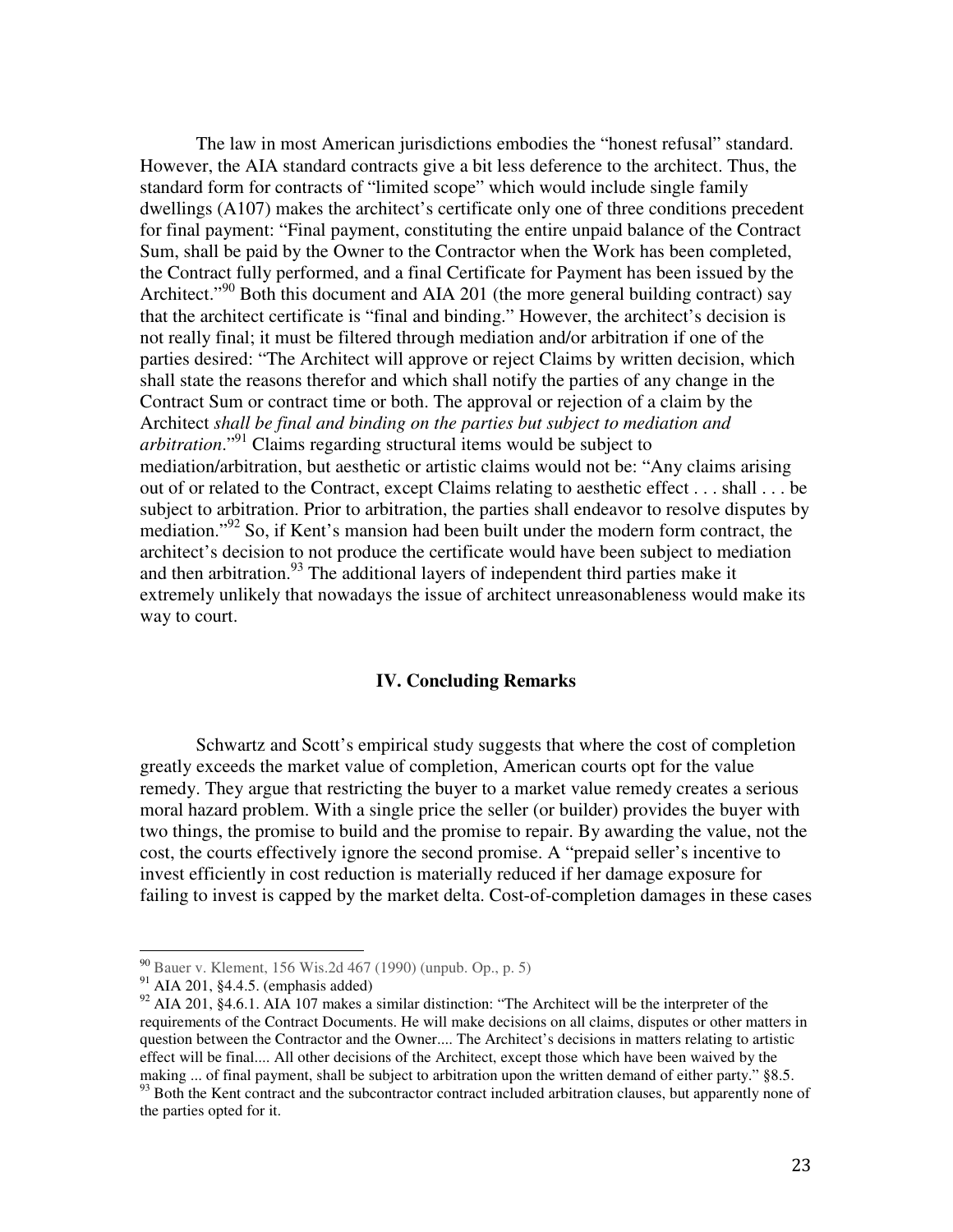thus function as an efficient deterrent against this moral hazard."<sup>94</sup> Even if the choice were confined to the two extreme measures, I think that the cost of completion in such cases is likely to result in overdeterrence, too much "defensive medicine," a cost ultimately borne by purchasers. They reject that argument.<sup>95</sup> Even if I were wrong about that, the choice should not be so restricted. Cardozo's rule, and the rule spelled out in the basic building contract, is more nuanced than that. There is ample room for recognizing idiosyncratic values and courts do have the freedom to take the builder's behavior into account. Willfulness, or some other variant on deliberate misbehavior, gives the court an avenue for confronting the moral hazard problem.

The House of Lords confronted the problem in *Ruxley Electronics & Construction*  Ltd v Forsyth.<sup>96</sup> An in-ground swimming pool was supposed to have a maximum depth of seven and a half feet, but it was only six feet. The evidence showed that the pool was still safe for diving and that the effect on the market value was nil. The Court of Appeal reversed the trial judge and awarded the owner, Forsyth, the cost of reconstructing the pool (£21,560).While their Lordships disagreed over the wisdom of taking Forsyth's subjective preferences into account, they did reinstate the trial judge's decision that gave Forsyth damages for loss of amenity,  $\pounds2,500.^{97}$  Lord Mustill's opinion explicitly rejected the choice between the two extremes:

[T]here would indeed be something wrong if, on the hypothesis that cost of reinstatement and the depreciation in value were the only available measures of recovery, the rejection of the former necessarily entailed the adoption of the latter; and the court might be driven to opt for the cost of reinstatement, absurd as the consequence might often be, simply to escape from the conclusion that the promisor can please himself whether or not to comply with the wishes of the promise which, as embodied in the contract, formed part of the consideration for the price. Having taken on the job the contractor is morally as well as legally obliged to give the employer what he stipulated to obtain, and this obligation ought not to be devalued. In my opinion however the hypothesis is not correct. There are not two alternative measures of damage, at opposite poles, but only one; namely, the loss truly suffered by the promisee. In some cases the loss cannot be fairly measured except by reference to the full cost of repairing the deficiency in performance. In others, and in particular those where the contract is designed to fulfil a purely commercial purpose, the loss will very often consist only of the monetary detriment brought about by the

 $\overline{a}$  $94$  At 1619.

 $^{95}$  At \_\_\_.

<sup>96</sup> [1996] A.C. 344 (1995). The opinion cited with approval *Jacob & Youngs v. Kent.*

<sup>&</sup>lt;sup>97</sup> It appears that the judge just made up the number. Forsyth's counsel did not attack the measure because he wanted to force the Lordships to choose between market value (zero) and cost of completion. Lord Lloyd of Bewick stated: "Forsyth was, I think, lucky to have obtained so large an award for his disappointed expectations. But as there was no criticism from any quarter as to the quantum of the award as distinct from the underlying principle, it would not be right for your Lordships to interfere with the judge's figure."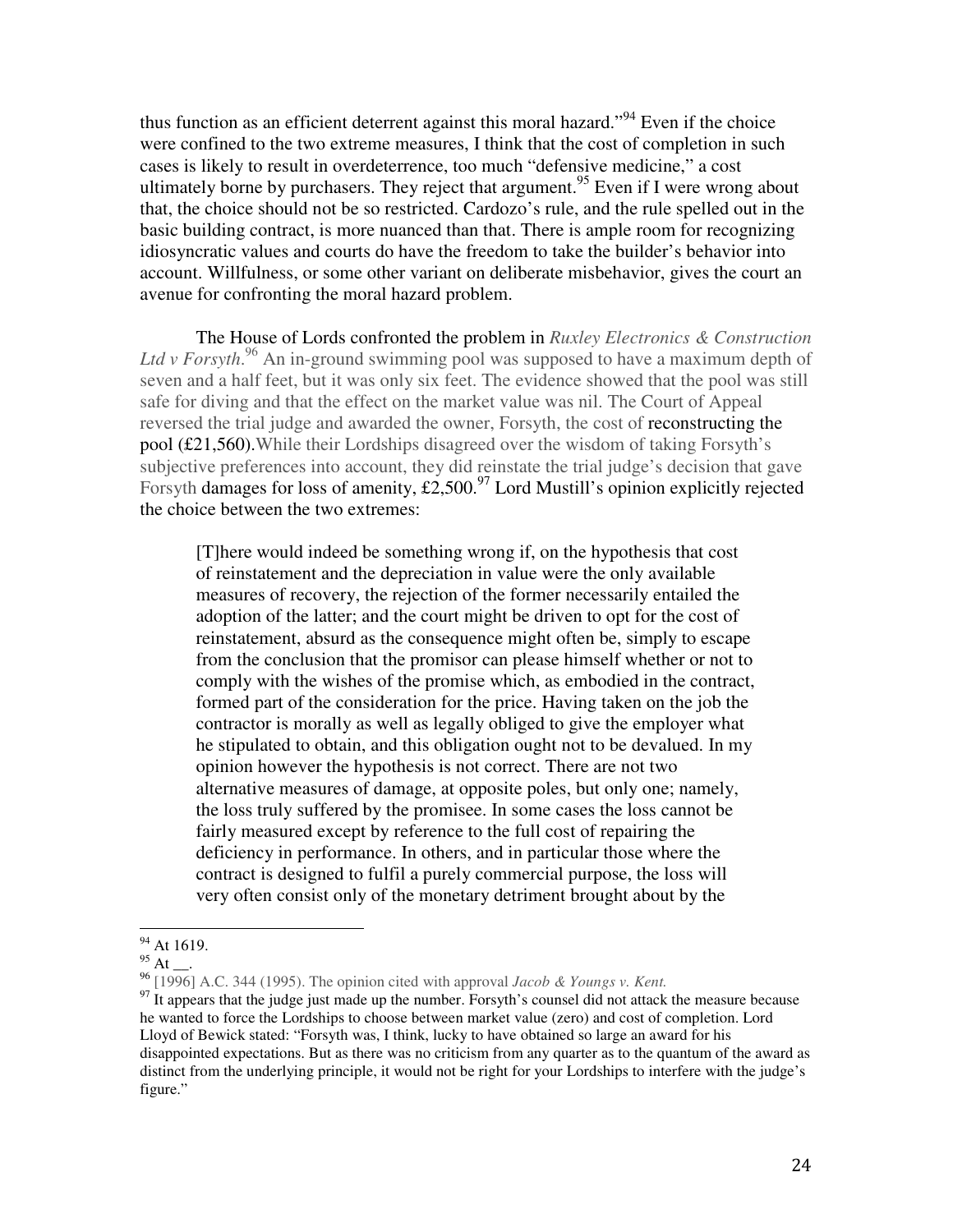breach of contract. But these remedies are not exhaustive, for the law must cater for those occasions where the value of the promise to the promisee exceeds the financial enhancement of his position which full performance will secure. This excess, often referred to in the literature as the 'consumer surplus'... is usually incapable of precise valuation in terms of money, exactly because it represents a personal, subjective and non-monetary gain. Nevertheless where it exists the law should recognise it and compensate the promisee if the misperformance takes it away. . . . Neither the contractor nor the court has the right to substitute for the employer's individual expectation of performance a criterion derived from what ordinary people would regard as sensible. As my Lords have shown, the test of reasonableness plays a central part in determining the basis of recovery, and will indeed be decisive in a case such as the present when the cost of reinstatement would be wholly disproportionate to the nonmonetary loss suffered by the employer. But it would be equally unreasonable to deny all recovery for such a loss. The amount may be small, and since it cannot be quantified directly there may be room for difference of opinion about what it should be. But in several fields the judges are well accustomed to putting figures to intangibles, and I see no reason why the imprecision of the exercise should be a barrier, if that is what fairness demands.

My Lords, once this is recognised the puzzling and paradoxical feature of this case, that it seems to involve a contest of absurdities, simply falls away. There is no need to remedy the injustice of awarding too little, by unjustly awarding far too much. The judgment of the trial judge acknowledges that the employer has suffered a true loss and expresses it in terms of money.<sup>98</sup>

The problems that arise when the cost of performance greatly exceeds the value recur in a variety of legal contexts. Cost of performance is roughly equivalent to giving one party a property rule protection, in Calabresi-Melamed<sup>99</sup> terminology. If the value of performance to a buyer is trivial and the seller's cost of performance great, the specific performance remedy gives the buyer great leverage.<sup>100</sup> If a property owner erroneously erects a structure that encroaches by a few inches on the neighbor's property, a rule that allows the neighbor to insist upon removal again gives that party substantial bargaining leverage. Likewise, if a party constructs a multi-million dollar factory on its property that creates a minor pollution problem on a neighbor, granting that neighbor an injunction would give that neighbor the ability to bargain for payments well in excess of the harm it suffers. $101$ 

 $98$  At 359-60.

 $99$  Guido Calabresi & A. Douglas Melamed, Property Rules, Liability Rules, and Inalienability: One View of the Cathedral, 85 Harv. L. Rev. 1089 (1972).

<sup>&</sup>lt;sup>100</sup> See, for example, Walgreen Co. v. Sara Creek Prop. Co., B.V., 966 F.2d 273 (7th Cir. 1992)

<sup>&</sup>lt;sup>101</sup> See, for example, **Boomer v. Atl. Cement Co.**, 26 N.Y.2d 219, 257 N.E.2d 870 (1970).